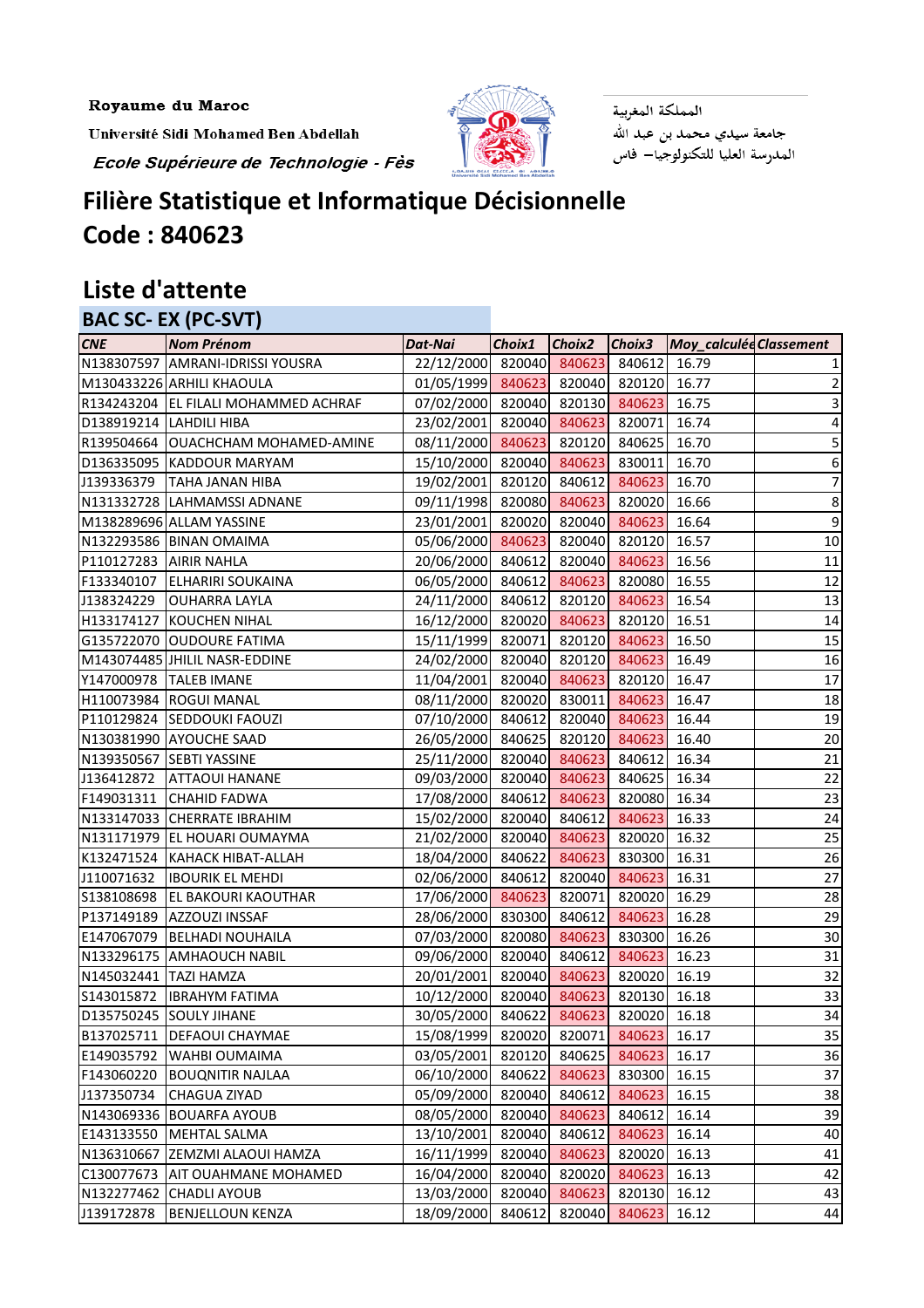|                        | N139365801 MENNOU SALMA                                         | 27/05/2001 820130 840623 820120 16.11         |        |                  |                        |       | 45       |
|------------------------|-----------------------------------------------------------------|-----------------------------------------------|--------|------------------|------------------------|-------|----------|
|                        | N134179238 EL HILALI AMINA                                      | 24/06/2000 820040 820020 840623 16.11         |        |                  |                        |       | 46       |
|                        | R138748698 BOUMALKI MOUAD                                       | 18/01/2000 820080 820040 840623               |        |                  |                        | 16.10 | 47       |
|                        | N141006686 EL MASAOUL ABDERRAHMANE                              | 16/11/2000 820040 840623                      |        |                  | 840612                 | 16.09 | 48       |
|                        | R130178782 NACER CHAIMAA                                        | 08/06/1999 820040 840612                      |        |                  | 840623                 | 16.09 | 49       |
|                        | N132087800 TERROUFI BOUTAINA                                    | 26/09/1999 820130 820020                      |        |                  | 840623                 | 16.08 | 50       |
|                        | S139084429   EL HATTANE FATIMA EZZAHRAE                         | 19/01/2000 820040 840623                      |        |                  | 830011                 | 16.07 | 51       |
| S137261031             | <b>SENHAJI MOHAMED</b>                                          | 09/06/2000 820120 840623                      |        |                  | 840612                 | 16.07 | 52       |
|                        | G139410029 HIJARA AYOUB                                         | 23/03/2000 820040 830300                      |        |                  | 840623                 | 16.05 | 53       |
|                        | M131159782 DAHBI NOUHAILA                                       | 01/02/2000 820040 840623                      |        |                  | 820020 16.04           |       | 54       |
|                        | S136027921 EL AZOUAR IKRAME                                     | 01/03/2001 820040 820120                      |        |                  | 840623                 | 16.04 | 55       |
|                        | N139195506 BEKKALI MOHAMMED                                     | 05/06/1999 820040 840623                      |        |                  | 820120 16.03           |       | 56       |
| M138314264 AKIL ALI    |                                                                 | 16/07/2000 820020 820040                      |        |                  | 840623                 | 16.03 | 57       |
|                        | D135163514 OULHAJ RACHID                                        | 22/09/2001 820040 820071                      |        |                  | 840623                 | 15.99 | 58       |
|                        | L146064175  INTISSAR AIMEN                                      | 20/09/2000 820040 840623                      |        |                  | 840612 15.98           |       | 59       |
|                        | D138785051 SBIAAI FATIMA-EZZAHRA                                | 03/12/2000 820040 820071                      |        |                  | 840623                 | 15.98 | 60       |
|                        | N136194954 KABBAB KENZA                                         | 17/01/2001 820120 830300 840623               |        |                  |                        | 15.98 | 61       |
|                        | N149016634 EL AINAOUI AMIRA                                     | 21/08/2000 840623                             |        | 820120           | 840625 15.97           |       | 62       |
| L136314481 FADIL HAJAR |                                                                 | 05/09/1999 820040 840623                      |        |                  | 820080 15.97           |       | 63       |
|                        | M134535560 EL MIR IBTISSAM                                      | 08/02/2001 820130 840623                      |        |                  | 820080 15.97           |       | 64       |
|                        | D131291940 EL MESSAOUDI YOUNESS                                 | 30/11/2000 820040 840623                      |        |                  | 840612                 | 15.91 | 65       |
|                        | L141007575   BARHLI SALAH EDDINE                                | 05/06/2000 840623 820020 820040 15.90         |        |                  |                        |       | 66       |
| N138170872             | NASSIH AMAL                                                     | 09/03/2001 820040 840612                      |        |                  | 840623                 | 15.90 | 67       |
| N131299293 OUARDI AYA  |                                                                 | 10/06/2000 840623                             |        | 820071           | 840625 15.89           |       | 68       |
|                        | C138086630   TADOUMMANT FATIMA EZZAHRAE                         | 16/04/2000 820040 840622                      |        |                  | 840623                 | 15.89 | 69       |
| N142016588 ZAIM IMANE  |                                                                 | 17/08/2000 820040 840623                      |        |                  | 840612                 | 15.86 | 70       |
|                        | P110130382 EZ-ZBIRI KHAOULA                                     | 04/10/2000 840622                             |        | 830300           | 840623                 | 15.86 | 71       |
| J133407840             | <b>TABCHI MOUNIR</b>                                            | 27/09/2000 820040 840623                      |        |                  | 820020                 | 15.85 | 72       |
|                        | M130024434 ERRIT ZAYNAB                                         | 01/01/2000 820020 820080 840623               |        |                  |                        | 15.85 | 73       |
|                        | M135290597 MAMOUNE RIM                                          | 13/04/2000 840623                             |        | 820120           | 820020 15.84           |       | 74       |
|                        | N133174377 BOULAGOUAZ ASMAE                                     | 25/03/2000 830011 840623                      |        |                  | 820130 15.82           |       | 75       |
|                        | R146014248   LJID OUMAIMA                                       | 07/01/2001 840623 820040 830300 15.81         |        |                  |                        |       | 76       |
|                        | N135351084 TISSOUDAL ZINEB                                      | 31/12/2000 820130 830011                      |        |                  | 840623                 | 15.80 | 77       |
|                        | N134274646 BAKKARI IKRAME                                       | 08/02/2001 820120 840623                      |        |                  | 840625                 | 15.78 | 78       |
|                        | N135232864 KABBAJ MERYEM                                        | 06/10/2000 840625                             |        | 830300           | 840623                 | 15.77 | 79       |
|                        | G134276926 DADDA SIHAM                                          | 08/04/2000 820071                             |        | 820120           | 840623                 | 15.76 | 80       |
|                        | M133252167 MHAMEDI MOHAMMED                                     | 13/09/2000 820040 840623                      |        |                  | 840612                 | 15.75 | 81       |
|                        | N131079702 SADOK KENZA                                          | 22/04/2000 820040                             |        | 840623           | 840622                 | 15.75 | 82       |
|                        | N135195411 JEDIDI ZAKARIAE                                      | 01/01/2001 820020 820040                      |        |                  | 840623                 | 15.75 | 83       |
| R134801511             | <b>FARAHY ABDALLAH</b>                                          | 09/09/2000 840623                             |        | 840622           | 820120                 | 15.74 | 84       |
| R136506658             | <b>GHOSNE EL MEHDI</b>                                          | 25/10/2000 820020 840623                      |        |                  | 820130                 | 15.74 | 85       |
|                        | H130234745 RAMDANI IKRAM                                        | 04/08/2000 820040                             |        | 840612           | 840623                 | 15.74 | 86       |
| K137319413             | <b>ESQALLI AYOUB</b>                                            | 11/09/2000 820040                             |        | 840612           | 840623                 | 15.73 | 87       |
|                        | N136346445 BOUGRINE FOUAD                                       | 31/03/2001 840612                             |        | 820020           | 840623                 | 15.73 | 88       |
|                        | D135807161 OULAHTAK ANAS                                        | 12/06/1999 820040                             |        | 840623           | 820120                 | 15.72 | 89       |
|                        | N142016597 EZZITOUNE FATIMA ZAHRAE                              | 20/11/2000 830011                             |        | 840623           | 820080                 | 15.70 | 90       |
| S132200737             | <b>EL YAAKOUBI YOUSSEF</b><br>N130182699 SKALLI-HOUSSAINI HAJAR | 14/12/2000 840625 840623<br>05/03/2001 840622 |        |                  | 820130 15.70<br>840623 | 15.70 | 91<br>92 |
| S132215218             | <b>ICHER KARIMA</b>                                             | 02/08/1999 840625                             |        | 820040<br>830300 | 840623                 | 15.69 | 93       |
| J130437427             | BENOUACHANE AIMANE                                              | 15/01/2001 840623                             |        | 820120           | 820071                 | 15.68 | 94       |
| N132356577             | MEKOUAR MERYEM                                                  | 28/11/2000 840623                             |        | 820130           | 830011                 | 15.68 | 95       |
|                        | N135285305 ALAOURI IMANE                                        | 24/03/2001 820080                             |        | 820071           | 840623                 | 15.68 | 96       |
| E144055048             | <b>BENTAHER NAJOUA</b>                                          | 02/01/2001 840623                             |        | 820130           | 820040                 | 15.65 | 97       |
| H130007927             | HAMDOUCHI SALMAN                                                | 29/11/2000 820040                             |        | 840612           | 840623                 | 15.65 | 98       |
| L135147470             | <b>HAOUMI HOUDA</b>                                             | 16/09/1999                                    | 830011 | 840623           | 820040                 | 15.64 | 99       |
|                        | D135302556 YOUB HOUSSNI                                         | 23/08/2000 840623                             |        | 820120           | 840622                 | 15.63 | 100      |
|                        | N136205188 AHMIDANY KAOUTAR                                     | 22/05/2000 830300                             |        | 840622           | 840623                 | 15.63 | 101      |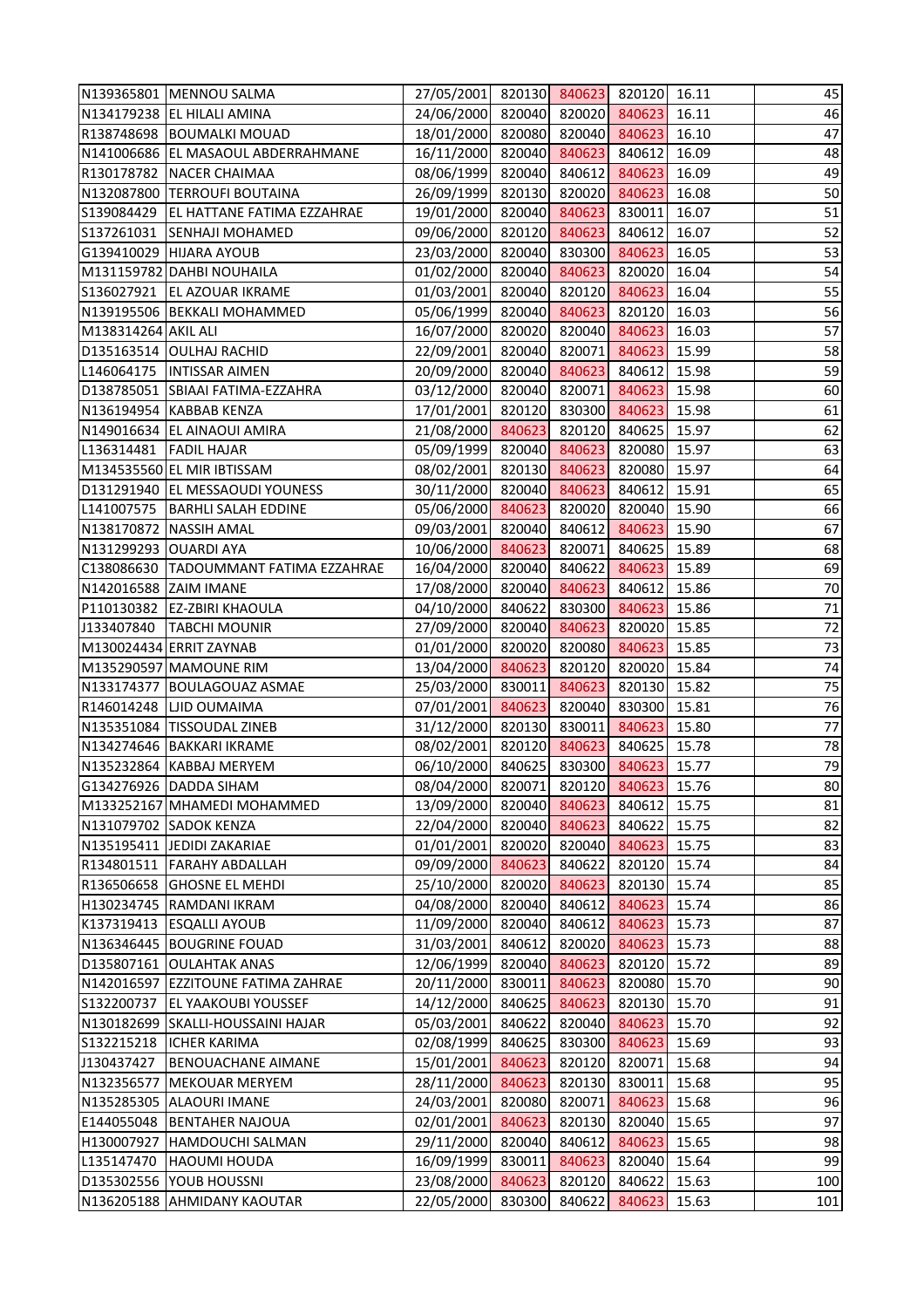|                          | D136164667 OUMOUS FATIMA                           | 14/10/2000 840625 820071 840623 15.61  |        |                  |                  |                | 102        |
|--------------------------|----------------------------------------------------|----------------------------------------|--------|------------------|------------------|----------------|------------|
|                          | N133353493 DOUDOU ABDERRAHIM                       | 28/03/2001 820040 840612               |        |                  | 840623           | 15.60          | 103        |
| J136350708               | BOUTCHACHAFT YOUNESS                               | 14/01/2000 820040 820020 840623        |        |                  |                  | 15.60          | 104        |
|                          | R136612247 ZAROUKI WIAME                           | 04/04/2000 820040 840623               |        |                  | 820080           | 15.59          | 105        |
|                          | M136384568 EL GHDAICH CHAIMAE                      | 07/07/2000 820040 840625 840623        |        |                  |                  | 15.59          | 106        |
|                          | N134208328 EL IDRISSI NOHAD                        | 15/01/2001 840612 830011               |        |                  | 840623           | 15.59          | 107        |
|                          | N133305937 SAADAOUI YOUSSRA                        | 27/06/2000 820020 840623 840625        |        |                  |                  | 15.56          | 108        |
| M148072377 BANI MOUAD    |                                                    | 25/04/2001 820040 840623               |        |                  | 840612           | 15.56          | 109        |
|                          | S131274560 BELLAFDALI JEMAA                        | 13/10/2000 840623                      |        | 820130           | 840612           | 15.55          | 110        |
|                          | M130511682 OULIDI FATIMA ZAHRA                     | 20/02/2000 840622 830300 840623        |        |                  |                  | 15.55          | 111        |
|                          | N141032415 BENHADDOU MARYAM                        | 26/09/2000 840622 840623               |        |                  | 820020 15.53     |                | 112        |
|                          | M130010405 AYOUJJIL SOUKAYNA                       | 05/02/2000 820040 830300 840623        |        |                  |                  | 15.53          | 113        |
|                          | N136179258   MESBAHI AMRANI RIM                    | 30/10/2000 840622                      |        | 840623           | 830300           | 15.52          | 114        |
|                          | R136201073 EL GAOUTE SALMA                         | 28/09/1999 820040                      |        | 820020           | 840623           | 15.51          | 115        |
|                          | M133403865 BAKHRI YOUSSEF                          | 24/09/2000 840612 840622               |        |                  | 840623           | 15.50          | 116        |
|                          | M138487373 ZELMAT AICHA                            | 01/01/1999 840622 820071               |        |                  | 840623           | 15.50          | 117        |
| R137560854   DAOUI ANAS  |                                                    | 19/08/2000 820040 840612 840623        |        |                  |                  | 15.47          | 118        |
|                          | R135283446   YOUSSAL FATIMA ZAHRA                  | 19/02/2001 820040                      |        | 820080           | 840623           | 15.46          | 119        |
|                          | G130568373 CHERKAOUI HANOUN DOUNIA                 | 17/08/2000 820040 840623               |        |                  | 830011           | 15.45          | 120        |
|                          | M130430389 ABOUMEHDI HASSANI FERDAOUS              | 29/06/1999 820040 840623               |        |                  | 830300           | 15.44          | 121        |
|                          | F144009592 BENSSABAHIA MANAL                       | 26/02/2001 840622 820040 840623        |        |                  |                  | 15.44          | 122        |
| N137345584 JKARI REDA    |                                                    | 24/12/2000 830011 830300 840623        |        |                  |                  | 15.43          | 123        |
|                          | N136221599 CHAHBI KHADIJA                          | 25/05/2000 840622                      |        | 820130           | 840623           | 15.43          | 124        |
|                          | D139200231 BOUKLATA FATIMA EZZAHRA                 | 27/05/2000 840623                      |        | 820071           | 820040           | 15.42          | 125        |
|                          | N139325003 BENKABBOU OUMAYMA                       | 22/08/2000 820040 840623               |        |                  | 820120           | 15.41          | 126        |
| K149000029 LAFDIL ILYASS |                                                    | 01/01/2000 820040 840623               |        |                  | 840612           | 15.40          | 127        |
|                          | F132255970 BOUTRID YOUSSRA                         | 25/07/1999 820040 840623               |        |                  | 830011           | 15.39          | 128        |
| H132366311               | LAMKADAM YASSIR                                    | 24/11/2000 820020                      |        | 820040           | 840623           | 15.36          | 129        |
|                          | K130453555 BARAKAT IMANE                           | 09/03/2001 820040 840623               |        |                  | 840612           | 15.35          | 130        |
| J134191542               | <b>OUALI KAWTAR</b>                                | 13/01/2001 820040                      |        | 840612           | 840623           | 15.34          | 131        |
|                          | N140040505 ZARIOUH KAWTAR                          | 23/01/2001 840612                      |        | 820080           | 840623           | 15.34          | 132        |
| J139447288               | <b>EL AMRANI EL IDRISSI DOUHA</b>                  | 06/01/2000 840623 840612 820120 15.31  |        |                  |                  |                | 133        |
|                          | R144015806 KECHOUR YASSMINE                        | 18/07/2000 820120                      |        | 840625           | 840623           | 15.30          | 134        |
|                          | G138263683 BOUFENZI BOUCHRA                        | 18/12/2000 830300                      |        | 840623           | 820120           | 15.29          | 135        |
|                          | P144071956 EL MOUDEN MAROUAN                       | 22/01/2000 820040                      |        | 820120           | 840623           | 15.29          | 136        |
|                          | D135739288 EL-OUASSIFI IMANE                       | 18/12/2000 840622                      |        | 820040           | 840623           | 15.29          | 137        |
|                          | N132196312 AIT BELKHEIR MARWANE                    | 15/03/2000 820040                      |        | 840623           | 820020           | 15.28          | 138        |
|                          | R130142845  BELADRI REDA                           | 28/12/1999 820071                      |        | 820130           | 840623           | 15.27          | 139        |
|                          | N136305989 EL OUARDY HATIM                         | 27/09/2000 820040                      |        | 840623           | 820020           | 15.25          | 140        |
|                          | N130364458 BENCHEKROUN MOHAMMED                    | 29/03/2000 840623                      |        | 840612           | 840625           | 15.24          | 141        |
|                          | R137536105 AIT SOUNTE MOSTAFA GHALI                | 26/07/2000 820040                      |        | 840623           | 820020           | 15.23          | 142        |
|                          | R135671020 ZAINANE KHAWLA                          | 14/12/2000 820040                      |        | 840623           | 840612           | 15.23          | 143        |
| N137314210 DAKI MONA     |                                                    | 26/11/2000 840612                      |        | 840623           | 820040           | 15.23          | 144        |
|                          | M137522108 TAHIRI ABDESAMAD                        | 11/09/2000 820040                      |        | 840612           | 840623           | 15.23          | 145        |
| J131350096               | <b>RHEJJOU ILYASS</b>                              | 10/04/2000 820040                      |        | 840623           | 820020           | 15.22          | 146        |
| L133141677               | <b>SAHL YASSAMINE</b>                              | 25/08/2000 820040                      |        | 840623           | 820020           | 15.22          | 147        |
|                          | P138019006 LAMRABAT OUMAIMA                        | 13/08/2000 820040                      |        | 840623           | 820120           | 15.20          | 148        |
|                          | G132615238 BEDDAOU HAFSSA                          | 01/07/2000 820071                      |        | 840623           | 840625           | 15.20          | 149        |
| N135195159 SEBBAR HIND   |                                                    | 15/10/2000 830011                      |        | 820071           | 840623           | 15.20          | 150        |
|                          | N143007706 LEKBIRI AKRAM<br>D132194004 SENDID OMAR | 25/09/2000 840623                      |        | 820040           | 820130           | 15.19          | 151        |
|                          |                                                    | 03/03/2000 820040                      |        | 840612           | 840623           | 15.19          | 152        |
| C134135471               | D132441714 DGHAIRA FATIMA                          | 06/09/2000 820040                      |        | 840623           | 840612           | 15.18<br>15.18 | 153<br>154 |
| B137046868 ABID ASMAE    | <b>RACHID GHIZLANE</b>                             | 28/08/2000 820020<br>10/07/2000 820020 |        | 820120<br>820040 | 840623<br>840623 | 15.18          | 155        |
|                          | M132248410 AZNARIY IMANE                           | 19/06/2000                             | 840612 | 820080           | 840623           | 15.18          | 156        |
|                          | R146034549 BICHRY YOUSSEF                          | 19/09/2000 820040                      |        | 840623           | 840612           | 15.17          | 157        |
|                          | N139194772 SABOUNI NASSREDDINE                     | 24/12/2000                             | 820120 | 820040           | 840623           | 15.15          | 158        |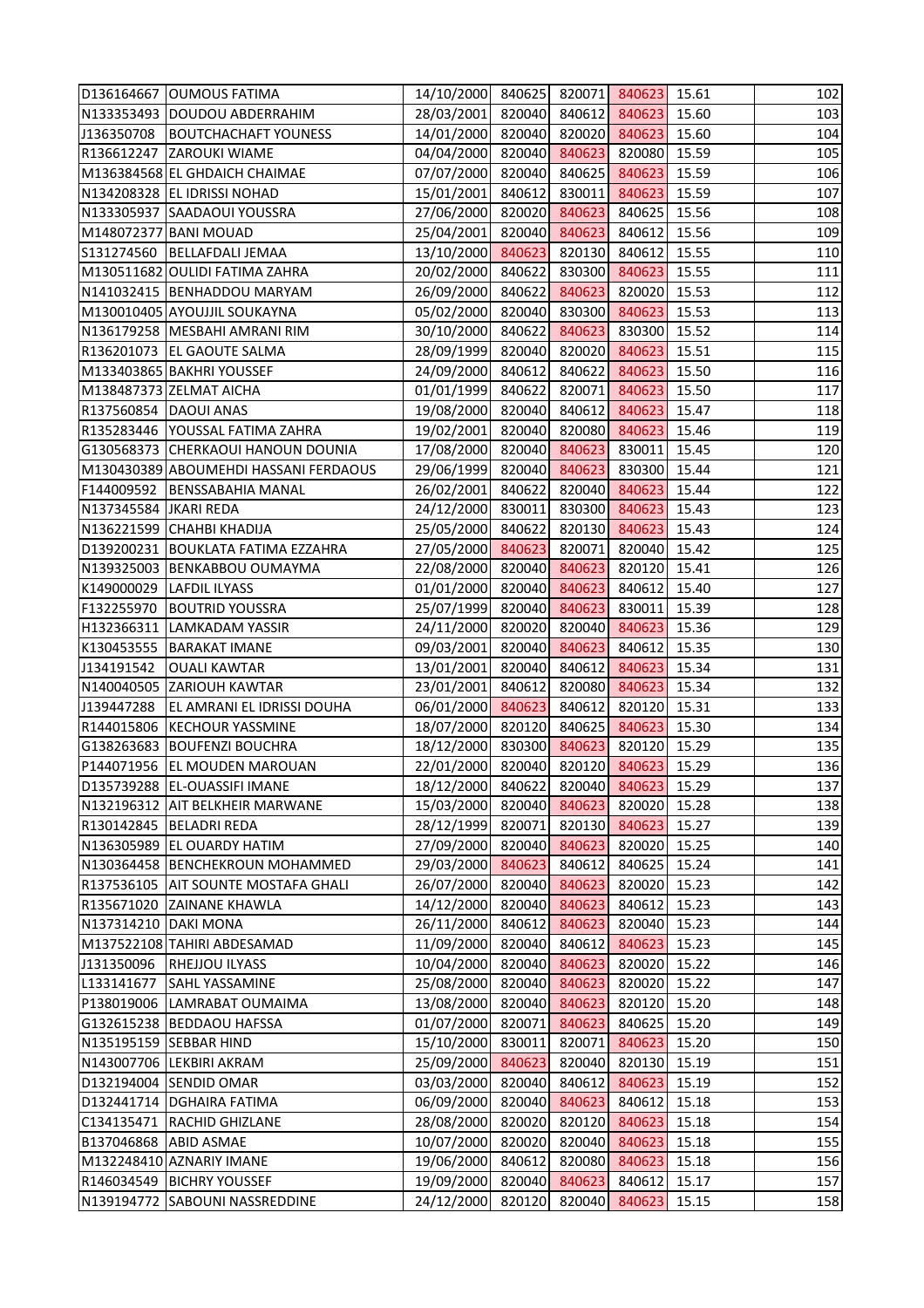| R136532400 CHAKIR HIND |                                    | 17/01/2000 840612 820040 840623 15.15 |        |        |               |       | 159 |
|------------------------|------------------------------------|---------------------------------------|--------|--------|---------------|-------|-----|
|                        | S139267292 ZAHIR IBTISSAME         | 19/09/2001 840612 830011              |        |        | 840623        | 15.15 | 160 |
|                        | K135282183  BOUIZMOUNE SALMA       | 29/03/2000 840623                     |        | 840612 | 820071        | 15.13 | 161 |
| J138216093             | <b>TAHIRI RANIA</b>                | 28/06/2000 820130 840623              |        |        | 820040        | 15.12 | 162 |
| J130375963             | <b>ARAJDAL AYOUB</b>               | 18/07/1999 820040 840623              |        |        | 820020 15.09  |       | 163 |
| S134027534             | <b>ES-SOUIRI IKRAM</b>             | 02/11/1999 820040                     |        | 840623 | 820130        | 15.09 | 164 |
| J130473162             | MENNANE SIHAM                      | 14/10/2000 820040                     |        | 840612 | 840623        | 15.08 | 165 |
|                        | R142120053  TOUATI OUSSAMA         | 05/11/2000 820040                     |        | 820020 | 840623        | 15.08 | 166 |
|                        | N139149171 SEDDIKI AYOUB           | 01/11/2000 840612                     |        | 820080 | 840623        | 15.08 | 167 |
|                        | M138501404 HMIED OUSSAMA           | 02/06/1999 840612                     |        | 830011 | 840623        | 15.08 | 168 |
|                        | D138338689 BOUTGHANBOUT HIBA       | 10/09/2000 840623                     |        | 840622 | 820040        | 15.07 | 169 |
|                        | D137397289 EL FATHI HAMZA          | 23/10/2000 820040 840623              |        |        | 820020        | 15.04 | 170 |
|                        | S134158124 EL HADDOUCHI CHAIMAE    | 29/01/1999 820130                     |        | 840622 | 840623        | 15.04 | 171 |
|                        | D138383514 EL IDRISSI SAAD KHAOULA | 16/06/2000 840622                     |        | 820071 | 840623        | 15.04 | 172 |
|                        | J130050563 ELABDOUNI ABDERRAZZAQ   | 30/03/2001 820040 840623              |        |        | 820071        | 15.03 | 173 |
|                        | N133123073 EL YESSEFY IKRAME       | 26/01/2000 820040 840623              |        |        | 820120        | 15.03 | 174 |
| J132484932             | NABIH IKRAM                        | 20/05/2000 840623 820071              |        |        | 820130 15.02  |       | 175 |
|                        | N136313039 EL BASBASSI ALAE-EDDINE | 06/03/2000 840622                     |        | 840612 | 840623        | 15.02 | 176 |
| L133212232             | <b>DREOUA FADILA</b>               | 27/12/2000 830300                     |        | 820080 | 840623        | 15.01 | 177 |
| J132205391             | <b>AGJIL MARIYAM</b>               | 25/05/2000 820080                     |        | 840612 | 840623        | 14.99 | 178 |
|                        | N136254441 EL KHAYARI MOHAMED      | 14/02/2000 820020                     |        |        | 820130 840623 | 14.97 | 179 |
| L133360437             | <b>STARI OTMANE</b>                | 07/09/2000 820040                     |        | 840612 | 840623        | 14.97 | 180 |
|                        | G137600836 AGRAIMIT OUSSAMA        | 07/09/2000 820040                     |        | 840612 | 840623        | 14.94 | 181 |
|                        | N133298891 LAYADI AMINE            | 14/11/1998 820040                     |        | 840612 | 840623        | 14.93 | 182 |
|                        | D144010458 ANOUAR MOHSSINE         | 16/10/2000 840623                     |        | 820040 | 820130        | 14.92 | 183 |
|                        | N137245688 EL OTMANI FATIMA ZAHRA  | 08/03/2000 830011                     |        | 820130 | 840623        | 14.92 | 184 |
|                        | R135805703   WAHOUB ZAYNAB         | 25/04/2000 840623                     |        | 840625 | 820040        | 14.91 | 185 |
|                        | N131343920 ABDESSAMADE LOTFI       | 09/01/2001 820040                     |        | 840612 | 840623        | 14.91 | 186 |
|                        | S134250271   MONTASSIR OUMAYMA     | 18/09/2000 820080 820040              |        |        | 840623        | 14.90 | 187 |
|                        | F133241846 JEMAAOUI NIZAR          | 29/07/2000 840612                     |        | 840623 | 840625        | 14.89 | 188 |
|                        | M130296201 SAHLAOUI SAHAR          | 23/11/2000 820020 840623              |        |        | 830011        | 14.85 | 189 |
|                        | M133288388 BAKRIM FATIMA ZAHRAE    | 26/11/2000 840623                     |        |        | 820120 840625 | 14.83 | 190 |
|                        | M131409481 EL MESSAOUDI YASSINE    | 03/02/2000 820040                     |        | 840612 | 840623        | 14.80 | 191 |
|                        | G131657945 LOUAYA RYME             | 31/10/2000 840612                     |        | 840623 | 820080        | 14.79 | 192 |
|                        | P120026378 ROUAS ABDERRAHMAN       | 06/08/2000 820040                     |        | 820130 | 840623        | 14.78 | 193 |
|                        | N134334409 KOHEN MOUNIA            | 17/06/2000                            | 840623 | 820120 | 830300        | 14.77 | 194 |
|                        | N133323853 RAHMOUNI CHAYMAE        | 19/01/2001                            | 820020 | 840623 | 820120        | 14.77 | 195 |
| H133306250 KHLIF SANAE |                                    | 01/01/2000 820040                     |        | 820020 | 840623        | 14.76 | 196 |
|                        | M139409588 MRHAILAF ABDELHAFID     | 11/07/2000 820040                     |        | 840612 | 840623        | 14.76 | 197 |
| R130580260 KENZI ILIAS |                                    | 26/01/2000                            | 820071 | 840623 | 830300        | 14.75 | 198 |
| M130109262 BHIH ZINEB  |                                    | 28/09/2000 840623                     |        | 820080 | 820120        | 14.74 | 199 |
|                        | D137640373 YACOUBI ABDELHAKIME     | 04/06/1999 820040                     |        | 840623 | 840612        | 14.74 | 200 |
|                        | N136366014 BROUK MARWA             | 24/07/2001                            | 820040 | 840623 | 820071        | 14.74 | 201 |
|                        | M130098687 AMMARI ABDELHAFID       | 14/08/2000 840622                     |        | 840623 | 830300        | 14.74 | 202 |
|                        | N131307226 BENSAMEH MERYEM         | 05/07/2000                            | 820020 | 820130 | 840623        | 14.74 | 203 |
| N134209556 BARKA REDA  |                                    | 29/03/2000 840623                     |        | 830011 | 820130        | 14.73 | 204 |
|                        | S133031609 EL JATTARI LOUBNA       | 26/11/2000 820040                     |        | 840623 | 840612        | 14.73 | 205 |
| R135551938             | <b>HAFID EDDINE ABDERRAFII</b>     | 24/08/2000                            | 820040 | 820020 | 840623        | 14.72 | 206 |
|                        | D137431568 EL MOUTAOUAKKIL MOHAMED | 08/01/2001                            | 820040 | 820120 | 840623        | 14.72 | 207 |
| F136383625             | <b>SOBTI HAMZA</b>                 | 23/04/1998                            | 820040 | 820071 | 840623        | 14.72 | 208 |
|                        | D138878370 BOUALI HASNA            | 15/12/2000 820040                     |        | 840623 | 820080        | 14.71 | 209 |
|                        | D137781211 AMAM MAROUANE           | 04/10/2000                            | 820040 | 840623 | 820020        | 14.71 | 210 |
|                        | G132695794 BOUGRINE OUMAYMA        | 11/06/2000                            | 820130 | 840623 | 820120        | 14.71 | 211 |
|                        | M130428911 BENDAOUD KHADIJA        | 20/10/2000                            | 840622 | 840623 | 820071        | 14.71 | 212 |
| N139350906 ZAHER ZINEB |                                    | 29/07/1999                            | 840623 | 820130 | 820080        | 14.70 | 213 |
|                        | N136065366 EL MOUSSAOUY CHAYMA     | 15/02/1999 840623                     |        | 820080 | 820120        | 14.69 | 214 |
| J133107759             | <b>BELLAJI MOHAMED</b>             | 30/07/2000                            | 830300 | 840623 | 820080        | 14.69 | 215 |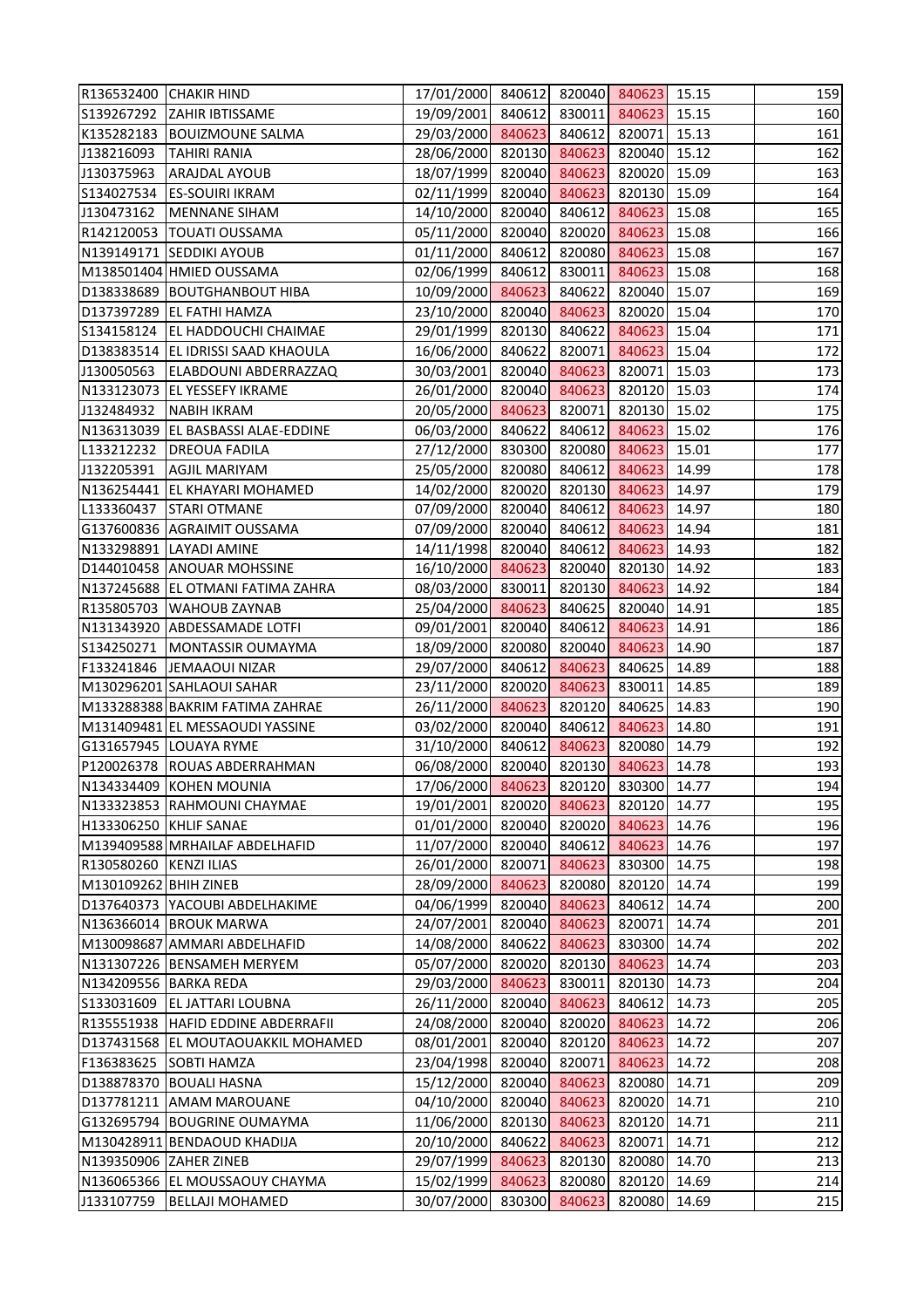|                         | G131653530 BENTALEB SAAD              | 24/08/1999 820020 840623 820080 14.68 |        |        |        |       | 216 |
|-------------------------|---------------------------------------|---------------------------------------|--------|--------|--------|-------|-----|
|                         | N132193508 CHERGUI MOUSTAKIM SOUFIANE | 19/05/1999 820020 840622 840623       |        |        |        | 14.68 | 217 |
| N138316754 KAIDI IMANE  |                                       | 14/10/2000 820040 820020              |        |        | 840623 | 14.68 | 218 |
|                         | N137349080 BOUGANDOUF SIHAM           | 17/07/2000 820020 840612              |        |        | 840623 | 14.67 | 219 |
|                         | E145181816 EL MENOUALI OUIAME         | 31/08/2000 820020 840623 840612       |        |        |        | 14.65 | 220 |
|                         | R137530833 BAILLY MOUNA               | 28/10/2000 820040 820071              |        |        | 840623 | 14.64 | 221 |
|                         | M134221281 NAJIM GHIZLANE             | 12/03/2001 840622 840612              |        |        | 840623 | 14.64 | 222 |
|                         | M133302399 CHROHO ZINEB               | 02/05/1998 840612                     |        | 820080 | 840623 | 14.63 | 223 |
|                         | M137522464 MOUZOUN OUAFAE             | 30/11/2000 840622                     |        | 820071 | 840623 | 14.63 | 224 |
|                         | N132296382 ABDI KHAOULA               | 30/01/2000 840623 840622              |        |        | 840612 | 14.62 | 225 |
|                         | G139498761 JEBABRA MARYAME            | 14/08/2000 820080 840623 820130       |        |        |        | 14.62 | 226 |
|                         | N136298416 GAROUANI MOHAMMED          | 24/09/2000 820040 840612 840623       |        |        |        | 14.62 | 227 |
| J138456964              | MOUTAOUAKIL SANAA                     | 04/05/2000 840622                     |        | 830300 | 840623 | 14.61 | 228 |
|                         | F134312888 ED-DAMIRI ANAS             | 24/06/2000 840612                     |        | 840623 | 820120 | 14.60 | 229 |
|                         | M131215828 RAYHANI OUMAIMA            | 14/05/1999 820130 830300 840623       |        |        |        | 14.60 | 230 |
|                         | K134391167 EZZAGHDIDI SOUKAINA        | 01/02/1999 830011 820040 840623       |        |        |        | 14.60 | 231 |
|                         | N138304126 KALAKHA KHADIJA            | 21/08/2000 840612 820020 840623       |        |        |        | 14.60 | 232 |
|                         | N132338127 ALAOUI MRANI ABDELLAH      | 29/09/2000 840623                     |        | 820071 | 840612 | 14.59 | 233 |
|                         | S137381294 SADOQ IMANE                | 27/02/1999 820040 840623              |        |        | 820120 | 14.59 | 234 |
|                         | N137357497 NOUAYTI AYYOUB             | 16/12/1998 820020 840612              |        |        | 840623 | 14.59 | 235 |
|                         | N139287452 FANIDI KHALID              | 28/07/1999 820020 820040 840623       |        |        |        | 14.59 | 236 |
|                         | R130040437 AARAB ABDELALI             | 02/05/2000 820040 840623              |        |        | 820020 | 14.58 | 237 |
|                         | G143010187 ABDI KHAWLA                | 16/08/1999 840622 840623              |        |        | 820080 | 14.58 | 238 |
|                         | M120083672 HILAL FADWA                | 15/03/2001 820040 830300 840623       |        |        |        | 14.57 | 239 |
|                         | D135444502 AIT SALAH RACHID           | 03/05/2000 820130 840623              |        |        | 840612 | 14.56 | 240 |
|                         | D134577623 OUASSIBOUS NADIA           | 11/03/2000 820080 840623              |        |        | 820040 | 14.55 | 241 |
| S131060543              | OUCHICHA HICHAM                       | 02/12/1999 840623                     |        | 830011 | 820120 | 14.54 | 242 |
| J132336688              | <b>EL KHIRI KAWTHAR</b>               | 30/06/2000 820040 840623              |        |        | 820120 | 14.54 | 243 |
|                         | R134561187 AARICHE HIBA               | 19/12/1999 820040 820080              |        |        | 840623 | 14.51 | 244 |
|                         | N137286674 LAHNINE ANASS              | 21/12/2000 820040                     |        | 820020 | 840623 | 14.51 | 245 |
|                         | N132161649 ES SGHEIR RAJAE            | 30/10/1999 840623 840625 820120       |        |        |        | 14.50 | 246 |
|                         | F135233092 EL YOUSFI MOHAMED          | 04/05/2000 820040 840612 840623       |        |        |        | 14.49 | 247 |
|                         | N130194778 TAOUSSI OTHMANE            | 01/01/2000 840612                     |        | 820040 | 840623 | 14.47 | 248 |
|                         | N131245685 EL GUENNOUNI KAOUTAR       | 09/12/2000 840623                     |        | 830011 | 820071 | 14.46 | 249 |
|                         | N135334400 EL HAJJAJI REDA            | 06/09/2000 820040                     |        | 820020 | 840623 | 14.46 | 250 |
|                         | N138123053 BOUAYOUN FIRDAWS           | 12/03/2001                            | 840622 | 820040 | 840623 | 14.46 | 251 |
|                         | G132510508 ELMALKI RAJAA              | 17/04/2000 820020                     |        | 840623 | 820080 | 14.45 | 252 |
|                         | M139535262 DEHOU YASMINE              | 12/11/2000 820040                     |        | 840623 | 840625 | 14.45 | 253 |
| D132051890   MARDI RAJA |                                       | 21/07/2000 820040                     |        | 840612 | 840623 | 14.45 | 254 |
|                         | G135196762 ABACHRA FATIMA.EZZAHRA     | 20/07/2000 820020                     |        | 840623 | 820071 | 14.44 | 255 |
|                         | F131256938 ELYAZIJI BOUTAINA          | 28/11/2000 820120                     |        | 840623 | 840612 | 14.42 | 256 |
|                         | N134171896 JANATI -IDRISSI NOUHAYLA   | 19/10/2000 840623                     |        | 820020 | 840622 | 14.41 | 257 |
|                         | M148049997 SIHAD MOHAMED              | 07/01/1998 830300                     |        | 840625 | 840623 | 14.41 | 258 |
| L145007288              | <b>ELFATEHY MOHAMED</b>               | 05/11/1999 820040                     |        | 840623 | 820071 | 14.40 | 259 |
| J135221692              | <b>MISS FATIMA ZAHRA</b>              | 28/10/2000 820040                     |        | 840623 | 820080 | 14.40 | 260 |
| R143076878              | <b>RIDAOUI OUMAIMA</b>                | 26/02/2000 830011                     |        | 820071 | 840623 | 14.40 | 261 |
| F130392350              | MAJIDI IMANE                          | 02/03/2000 840622                     |        | 820130 | 840623 | 14.39 | 262 |
|                         | N132328055 MECHDOUD MOHAMMED          | 20/03/2000 820040                     |        | 840623 | 840625 | 14.38 | 263 |
|                         | N146011835 AISSAOUI MOHAMMED TAYEB    | 22/08/1999 820040                     |        | 840612 | 840623 | 14.38 | 264 |
| S135327180              | <b>EL-AZRAK IMANE</b>                 | 15/06/2000 840623                     |        | 820130 | 840612 | 14.37 | 265 |
|                         | Z183400760 BOUAAMAR SANAE             | 11/06/1999 840622                     |        | 840623 | 820071 | 14.36 | 266 |
|                         | M130080437 MAACHE ABIR                | 30/03/2000 820080                     |        | 840623 | 820020 | 14.35 | 267 |
|                         | M131343735 OUHATTE IMANE              | 30/01/2001                            | 830300 | 840623 | 820130 | 14.35 | 268 |
|                         | N134207057 LAHNINE HOUSNI             | 24/01/2000 820040                     |        | 840625 | 840623 | 14.35 | 269 |
|                         | N133320316 EL ATTAFI SABAH            | 01/08/2000 820040                     |        | 820120 | 840623 | 14.35 | 270 |
|                         | E133173909 SAFIA-EDDINE HAJAR         | 06/08/1999 820071                     |        | 820040 | 840623 | 14.35 | 271 |
|                         | N133293584 BENJABBOR ISMAIL           | 26/03/2001                            | 820040 | 840623 | 820130 | 14.34 | 272 |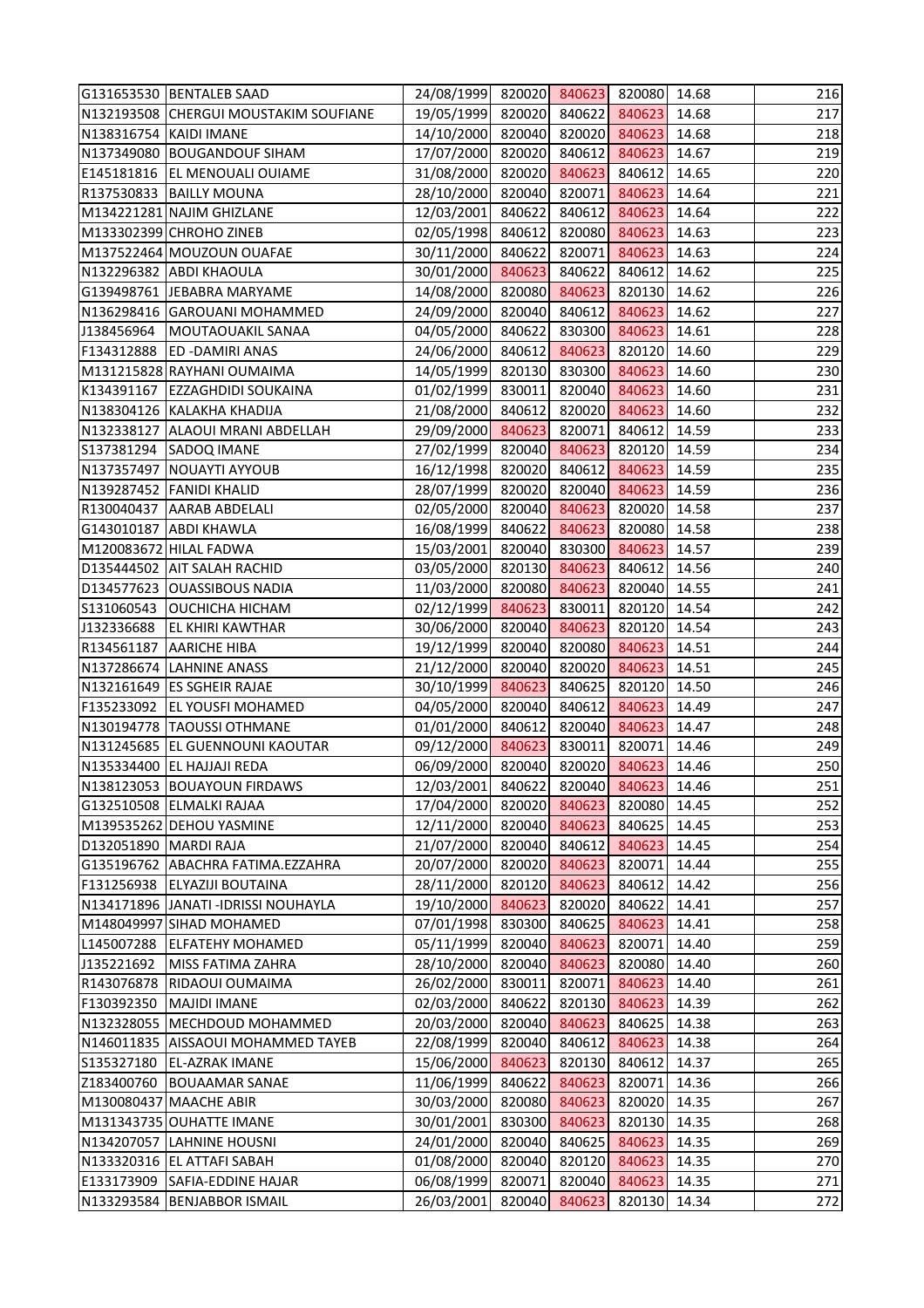|                        | G132712129 BOULMANE IMANE                         | 29/07/2000 820130 840623 830011 14.34 |        |                  |                  |                | 273        |
|------------------------|---------------------------------------------------|---------------------------------------|--------|------------------|------------------|----------------|------------|
|                        | D138333160  ID IHYA ASMAA                         | 13/01/2001 820040 820120 840623       |        |                  |                  | 14.34          | 274        |
|                        | M137221592 MOU TAMLALT                            | 19/02/2000 840612 840622 840623       |        |                  |                  | 14.33          | 275        |
|                        | E144036132 EL ATTAR NABIL                         | 08/12/2000 840622 820080              |        |                  | 840623           | 14.33          | 276        |
|                        | M138418125 DHIMNI OUSSAMA                         | 13/05/2001 820040 840623 840612       |        |                  |                  | 14.32          | 277        |
|                        | R133211527 EL KHYARI MERIEM                       | 01/03/2000 830300 840623              |        |                  | 820020           | 14.32          | 278        |
|                        | G135453644 LACHKAR KHADIJA                        | 01/08/1998 840622 840623 820080       |        |                  |                  | 14.32          | 279        |
| J132430682             | <b>LAKBIR NAJLAE</b>                              | 18/02/1999 820040 840612              |        |                  | 840623           | 14.32          | 280        |
| P137499315 SERRAJ AYA  |                                                   | 06/01/2000 820120 820071              |        |                  | 840623           | 14.31          | 281        |
| J136493876             | <b>TASSI HIBA</b>                                 | 15/07/2000 840612 820040 840623       |        |                  |                  | 14.30          | 282        |
|                        | N132111193 RAMDANI ISSAM                          | 05/02/2000 820040 820130              |        |                  | 840623           | 14.29          | 283        |
|                        | N135172949 FOUSSHI MOHAMMED SADEQ                 | 12/01/2001 840623 820040 840622       |        |                  |                  | 14.28          | 284        |
| J136504691             | BENNANI MOHAMMED ALAMINE                          | 21/09/2000 820040 840623              |        |                  | 840612           | 14.28          | 285        |
| R146019563             | <b>BOUHADDA WAIL</b>                              | 20/04/2000 820040 840612              |        |                  | 840623           | 14.28          | 286        |
|                        | F130356345 GUENNANI ZAKARIA                       | 06/04/2000 820040 840623 820020 14.27 |        |                  |                  |                | 287        |
|                        | S132215402 SAKHI OUMAIMA                          | 24/01/1999 840625 840623              |        |                  | 830300 14.27     |                | 288        |
|                        | E141062059 LAHMAR YOSRA                           | 29/06/2000 820040 840612              |        |                  | 840623           | 14.27          | 289        |
|                        | R138603074 LOUKRATI SAAD                          | 18/12/2000 820080                     |        | 840625           | 840623           | 14.27          | 290        |
|                        | K134360017 ROUTAIB KHADIJA                        | 05/04/2000 840612                     |        | 820040           | 840623           | 14.27          | 291        |
|                        | M134347479 KHANFRI AICHA                          | 16/09/2000 840623 820130 820080 14.25 |        |                  |                  |                | 292        |
|                        | F137356534 LEYNE ACHRAF                           | 19/02/1999 820040 840623 820020 14.25 |        |                  |                  |                | 293        |
|                        | N139301989 ALILOU NEAMA                           | 11/10/2000 840625 840623 820120 14.25 |        |                  |                  |                | 294        |
|                        | R135505795 BELLIK KHAWLA                          | 29/04/2000 820120                     |        | 830011           | 840623           | 14.25          | 295        |
|                        | D134259861 BOUHIA ACHRAF                          | 02/10/1999 840612                     |        | 820080           | 840623           | 14.22          | 296        |
|                        | R135422483 ABOUZIAD MOHAMMED                      | 21/09/1999 840622                     |        | 820130           | 840623           | 14.22          | 297        |
| L137228037             | OUMAZIGH EL MEHDI                                 | 27/06/1999 820040                     |        | 840623           | 820071           | 14.21          | 298        |
| K138426999 ZAFER GHITA |                                                   | 08/10/2000 830011                     |        | 840623           | 820130           | 14.20          | 299        |
|                        | D136264954 CHAFIK ABDELHALIM                      | 10/02/2000 840623                     |        | 840612           | 820040           | 14.19          | 300        |
| J134407725             | <b>LERHRIBI DOUHA</b>                             | 07/03/2001 820040 840623              |        |                  | 840612           | 14.19          | 301        |
|                        | H141054050 HOUBBADI CHAYMAE                       | 30/05/2000 820040 830011              |        |                  | 840623           | 14.19          | 302        |
|                        | N138214788 DAHMANI FATIMA ZOHRA                   | 28/05/2001 820040 840612              |        |                  | 840623           | 14.18          | 303        |
|                        | G138440970 LAASRI IKRAM                           | 26/09/2000 830300 820080 840623       |        |                  |                  | 14.18          | 304        |
| J147025931             | <b>MAAROUF OSSAMA</b>                             | 13/06/1998 820020                     |        | 840622           | 840623           | 14.17          | 305        |
| J130322606             | <b>EJJAAD YOUSSEF</b>                             | 27/11/2000 840625                     |        | 830300           | 840623           | 14.17          | 306        |
| J139305497             | ELBAOUCHARI RAJAA                                 | 02/07/2000 840625                     |        | 820040           | 840623           | 14.17          | 307        |
| P141066161             | YAKINE AHMED                                      | 13/06/2000                            | 820040 | 840623           | 820020           | 14.16          | 308        |
|                        | M134141671 RADOUANI ANWAR                         | 16/01/2001 840625                     |        | 840623           | 830011           | 14.16          | 309        |
| S131261045             | <b>NFISSI SOUHAIL</b>                             | 10/12/2000 820130                     |        | 820020           | 840623           | 14.16          | 310        |
|                        | N139265041 CHATBI ABDELHAK                        | 02/09/1997                            | 820020 | 840623           | 820071           | 14.15          | 311        |
|                        | H134148805 BOUABID MOUAD                          | 14/10/2000                            | 820040 | 840612           | 840623           | 14.14          | 312        |
| N138179250             | <b>HAMEDA BEN CHEKROUN MOHAMME</b>                | 31/07/2000                            | 820040 | 840623           | 820120           | 14.13          | 313        |
|                        | N139274689 LECHHEB IKRAME                         | 10/05/1999 820020                     |        | 840612           | 840623           | 14.13          | 314        |
| L130223234             | <b>CHALATE NADA</b>                               | 20/06/1999 820020                     |        | 840623           | 820130           | 14.12          | 315        |
|                        | G136557632 KBALA YOUSSEF                          | 08/03/2001 820040                     |        | 840623           | 820080           | 14.12          | 316        |
| J139220948             | MOUTAOUAKIL KAOUTAR                               | 01/11/2000                            | 820040 | 840625           | 840623           | 14.12          | 317        |
|                        | M135472545 OUBENMA HANNOU                         | 06/05/2000                            | 840622 | 820040           | 840623           | 14.11          | 318        |
|                        | N139345687 EL BOUZIDI LOTFI                       | 26/05/1999 820040                     |        | 820071           | 840623           | 14.10          | 319        |
|                        | N135221068 KHORCHEF BADR                          | 04/06/2000 820020                     |        | 820040           | 840623           | 14.09          | 320        |
|                        | D137523691 BAHOUSS HASNA                          | 23/01/1999 820130                     |        | 840612           | 840623           | 14.09          | 321        |
|                        | N135366006   MOUFID SAFAE                         | 09/03/2000                            | 820020 | 840623           | 830300           | 14.08          | 322        |
| J130493918             | <b>SEFIANI YOUNES</b>                             | 05/09/2000                            | 820040 | 840623           | 830300           | 14.08          | 323        |
| L132273144             | <b>HAOUAT CHAYMAA</b>                             | 07/02/2001                            | 840612 | 840623           | 820040           | 14.08          | 324        |
|                        | N130207039 EL ANSARI SANAE                        | 15/01/1999 820040                     |        | 820020           | 840623           | 14.08          | 325        |
| L134374173             | <b>JWALLY YOUSSEF</b><br>M139232175 ESSAYAD HOUDA | 05/07/2000 830300                     |        | 820120<br>840623 | 840623           | 14.08          | 326<br>327 |
|                        | D137461350 EL-JAMAL MOHAMED                       | 26/12/2000<br>19/03/2000 820040       | 820040 | 840623           | 840612<br>840625 | 14.07<br>14.07 | 328        |
| P141084040             | <b>SAGHIR YOUSSEF</b>                             | 30/06/2000                            | 820040 | 840623           | 820071           | 14.07          | 329        |
|                        |                                                   |                                       |        |                  |                  |                |            |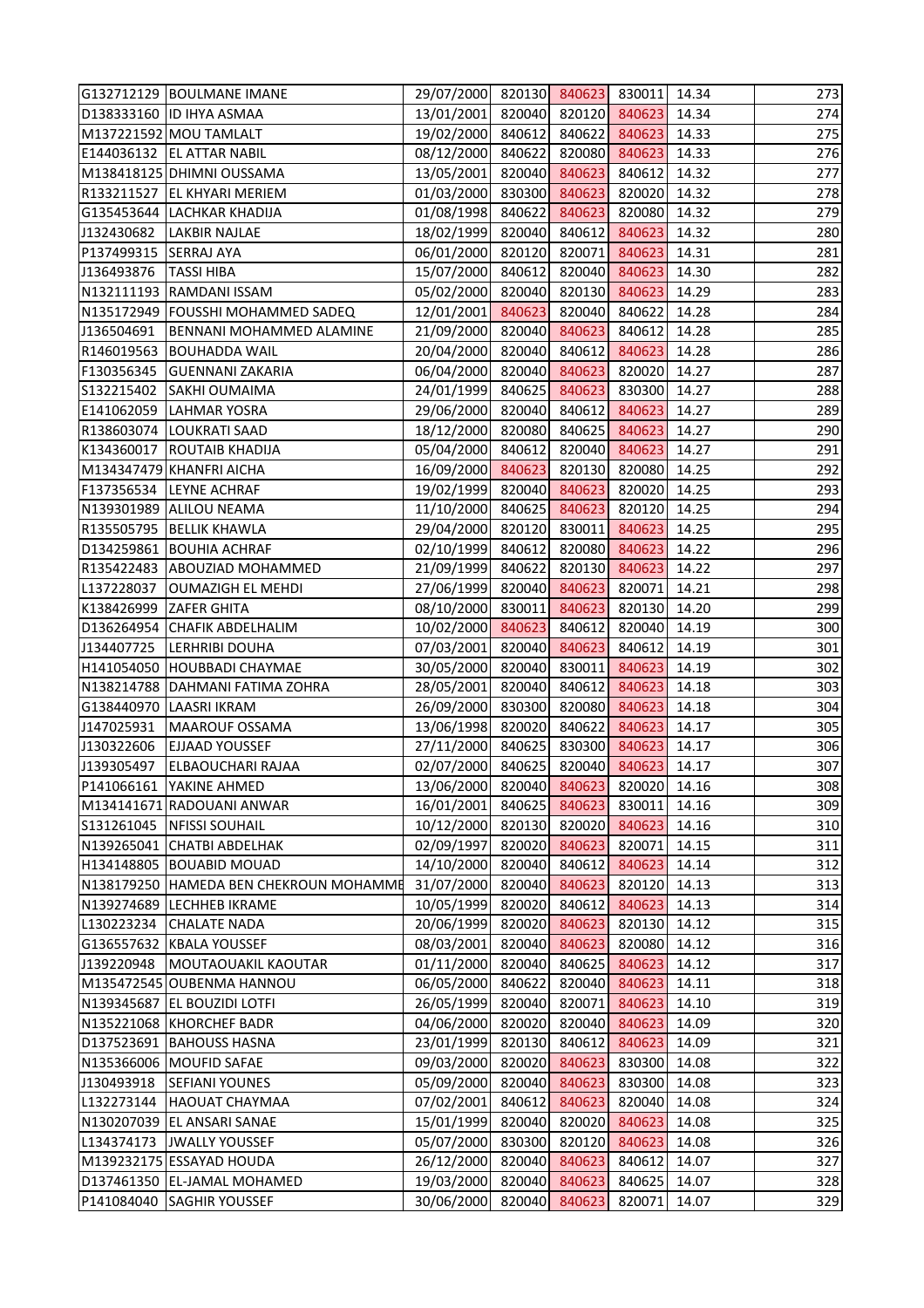|                          | J135399154  LATIF OUSSAMA                                          | 06/02/2000 820071 840623        |        |                  | 820020 14.07     |                | 330        |
|--------------------------|--------------------------------------------------------------------|---------------------------------|--------|------------------|------------------|----------------|------------|
|                          | P142022027 EL ASSARI BOUCHRA                                       | 05/06/2001 820040               |        | 840612           | 840623           | 14.07          | 331        |
|                          | K131350232 JRIDI ABDELOUAHED                                       | 02/09/2000 840623               |        | 820020           | 820040           | 14.06          | 332        |
| R135818299               | MOUSSADEQ KAWTAR                                                   | 16/01/2000 840623               |        | 820040           | 840612           | 14.06          | 333        |
|                          | G132615243  BEN ROUANE DOHA                                        | 05/03/2001 820040 840623        |        |                  | 840625           | 14.05          | 334        |
| J136519731               | <b>AIT MOUSS ABDELLAH</b>                                          | 19/05/1999 820040               |        | 820020           | 840623           | 14.05          | 335        |
| F146062912               | NEM MERIEM                                                         | 15/11/2000 820040               |        | 840622           | 840623           | 14.05          | 336        |
|                          | N130381989 EZZAHER WASSIM                                          | 10/08/2000 820040               |        | 840623           | 840612           | 14.04          | 337        |
|                          | N136258693 EL BATTIOUI ABDENNASAR                                  | 15/08/1999 830011               |        | 840623           | 820130           | 14.04          | 338        |
|                          | L136272115 BENHESSOU OUSSAMA                                       | 21/01/2001 820040 830011        |        |                  | 840623           | 14.04          | 339        |
|                          | G137397249  AMALO FATIMA EZ-ZAHRA                                  | 19/11/2000 820040               |        | 820130           | 840623           | 14.04          | 340        |
|                          | H133078480 AMARA YOUNES                                            | 30/05/2000 820040               |        | 840612           | 840623           | 14.03          | 341        |
| J130035046               | <b>AIT LAMINE YOUSSEF</b>                                          | 17/07/2000 820040               |        | 840623           | 830300           | 14.02          | 342        |
| J139360367               | LAKSIOUER WISSAL                                                   | 26/03/2000 820040               |        | 840612           | 840623           | 14.02          | 343        |
| S139262179               | <b>EL HAMRAOUI SALAHEDDIN</b>                                      | 18/03/1999 820040               |        | 840612           | 840623           | 14.02          | 344        |
|                          | B138037868 OULJIHAD SARA                                           | 18/05/1999 820040               |        | 840612           | 840623           | 14.02          | 345        |
| S139401417               | <b>SALHI ANAS</b>                                                  | 17/08/2000 820040               |        | 840612           | 840623           | 14.02          | 346        |
|                          | R130119306 BENLALOU INES                                           | 21/12/1999 840612               |        | 820040           | 840623           | 14.01          | 347        |
| L148042041               | <b>EL GOUZI LOUBNA</b>                                             | 27/07/2000 820040               |        | 840623           | 840622           | 14.00          | 348        |
|                          | D135164932 HAIMOUD YOUNESS                                         | 29/06/2000 820040               |        | 820080           | 840623           | 14.00          | 349        |
|                          | R141107977 MOUFADIL DOUHA                                          | 24/10/1999 820040               |        | 840623           | 820020           | 13.99          | 350        |
|                          | D130024996 OUTABOUNTE ABDELHAMID                                   | 30/09/2000 820040               |        | 840623           | 820120           | 13.99          | 351        |
| N146070856 SBAI ANAS     |                                                                    | 30/05/1999 820040               |        | 840623           | 820120           | 13.98          | 352        |
| J138279083               | <b>ABOUABDELLAH YOUNESS</b>                                        | 21/01/2001 840612               |        | 840623           | 820080           | 13.97          | 353        |
| L138148420               | <b>BAKALI OTMAN</b>                                                | 24/02/2000 840612               |        | 820080           | 840623           | 13.96          | 354        |
| R139359711               | MOUSTAKBAL ELMEHDI                                                 | 26/08/2000 840612               |        | 820080           | 840623           | 13.95          | 355        |
| N134348081 JDOUA ZAID    |                                                                    | 24/11/1999 820040               |        | 840612           | 840623           | 13.94          | 356        |
|                          | P144048065 MOKRAI BADR                                             | 06/11/2000 840622               |        | 820040           | 840623           | 13.94          | 357        |
|                          | N134163882 MOUSSAID MOHAMMED                                       | 09/10/1999 840612               |        | 840623           | 820080           | 13.93          | 358        |
|                          | M134252210 EL BOUKHRISSI HAJAR                                     | 12/01/1999 820040               |        | 840612           | 840623           | 13.93          | 359        |
|                          | R138828933 TAHIRI IMANE                                            | 09/06/2000 840623               |        | 840622           | 820120           | 13.92          | 360        |
|                          | N134173457 OUCHERIF ABDELILAH                                      | 12/04/2000 840625 820120 840623 |        |                  |                  | 13.92          | 361        |
| S130381299               | AIT LAASKRI FATIMA ZAHRA                                           | 20/09/1999 820040               |        | 840623           | 840622           | 13.91          | 362        |
| J133350570               | AOUIDA MOUAD                                                       | 02/06/2000 820040               |        | 830011           | 840623           | 13.91          | 363        |
| F139304201               | <b>ADNOUSS AYOUB</b>                                               | 22/04/2000                      | 820040 | 840625           | 840623           | 13.91          | 364        |
| E145199354               | <b>CHENIOUR HANAN</b>                                              | 14/09/1999                      | 820130 | 820040           | 840623           | 13.91          | 365        |
| S139074406               | <b>BOUTAHAR YOUNESS</b>                                            | 21/09/2000 820040               |        | 820020           | 840623           | 13.90          | 366        |
| J142035455               | <b>FOUGNAR MOHAMMED</b>                                            | 24/11/2000 820040               |        | 840612           | 840623           | 13.90          | 367        |
|                          | N146005861 EZ-ZAOUINE BILAL                                        | 09/11/2000 840623               |        | 820040           | 820120           | 13.89          | 368        |
| P120030582               | <b>TAHERI LAILA</b>                                                | 01/06/2000                      | 820040 | 840623           | 820020           | 13.89          | 369        |
|                          | G130664562 MARZOUK MERIEM                                          | 20/08/2000                      | 840622 | 840623           | 820080           | 13.89          | 370        |
|                          | N135149123 CHERKANI HASSANI YOUSSEF<br>N131221134 EL QATE MOHAMMED | 14/01/2001 820040               | 820040 | 840622<br>840623 | 840623<br>820080 | 13.89<br>13.88 | 371<br>372 |
|                          |                                                                    | 24/12/1999<br>11/09/1997        | 820020 |                  | 840623           |                | 373        |
| F133255855<br>D139578577 | <b>TAHIR MOUAAD</b><br><b>OMARI MOHAMED</b>                        | 14/07/1998                      | 820040 | 820080<br>820020 | 840623           | 13.88<br>13.88 | 374        |
| L132200292               | <b>QANIT ASMAA</b>                                                 | 17/05/2000                      | 820120 | 820071           | 840623           | 13.88          | 375        |
| D133289557               | <b>OUADRA BOUCHRA</b>                                              | 06/01/1999 820040               |        | 840622           | 840623           | 13.87          | 376        |
|                          | N135194464 SAIQ YASSINE                                            | 19/05/2000 820040               |        | 840623           | 840612           | 13.86          | 377        |
| J131377931               | <b>MNAM HAMZA</b>                                                  | 11/07/2001                      | 820040 | 840612           | 840623           | 13.86          | 378        |
| S138250304               | <b>GUILLO OUMAYMA</b>                                              | 10/11/2000                      | 820080 | 820040           | 840623           | 13.86          | 379        |
|                          | H137142141 ASKALLI SALAHEDDINE                                     | 17/04/2000 820040               |        | 840612           | 840623           | 13.85          | 380        |
|                          | H149043332 ELHILALI ABDELOUAHAB                                    | 21/11/1999 820040               |        | 840612           | 840623           | 13.85          | 381        |
| D135458670               | <b>CHAFI OUSSAMA</b>                                               | 18/12/1999                      | 820040 | 840623           | 820020           | 13.84          | 382        |
|                          | H145061056   MHAMMEDI IMANE                                        | 03/07/2000                      | 820040 | 830011           | 840623           | 13.84          | 383        |
|                          | M138481324 AMSSAYEF BRAHIM                                         | 01/11/2000                      | 820040 | 840623           | 840612           | 13.83          | 384        |
|                          | D132540074 ES-SAADY LOUBNA                                         | 05/02/2001 840623               |        | 820040           | 820130           | 13.81          | 385        |
|                          | N132304712 OUCHEIKH FATIMA                                         | 01/01/1999                      | 840623 | 840622           | 820130           | 13.79          | 386        |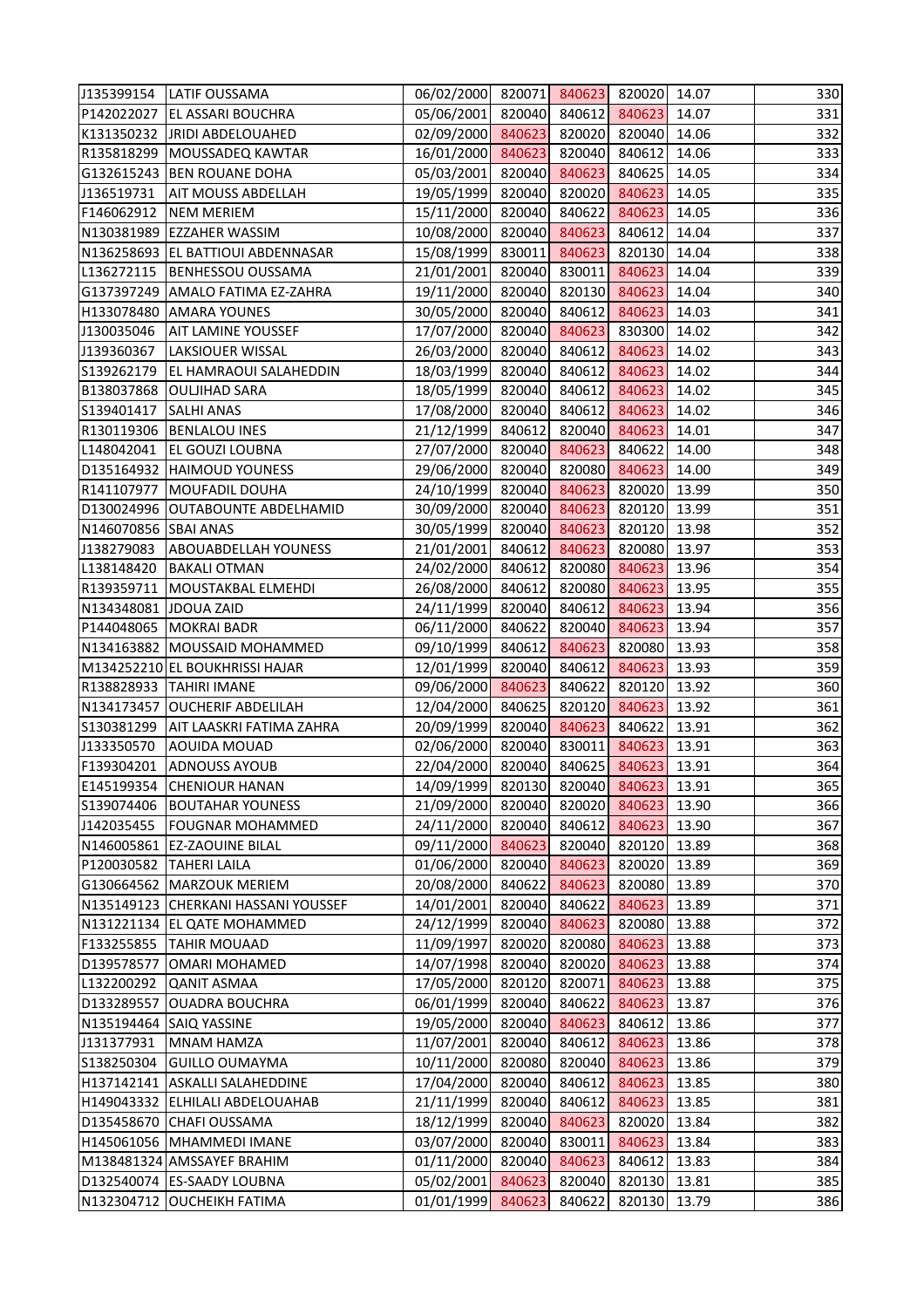|                          | L130213254 RACHIDI MAROUANE                 | 10/03/2000 820040 840623 820071 13.79 |        |                  |                  |                | 387        |
|--------------------------|---------------------------------------------|---------------------------------------|--------|------------------|------------------|----------------|------------|
|                          | M130009893 ABDAOUI OMAR                     | 02/02/2001 830011 840623              |        |                  | 820080 13.79     |                | 388        |
|                          | G130591501 SEBLAOUI OUSSAMA                 | 02/07/2000 820020 820130 840623       |        |                  |                  | 13.79          | 389        |
| R130014780 ABEL AYA      |                                             | 27/02/2001 820040                     |        | 840623           | 840612           | 13.78          | 390        |
|                          | P133395768 BENYAICH FERDAOUSS               | 04/07/2000 820040 840612              |        |                  | 840623           | 13.78          | 391        |
|                          | G134406111 ERKICH AYOUB                     | 11/04/2001 840623                     |        | 820130           | 820080 13.75     |                | 392        |
|                          | R134569594 MILAH OTHMAN                     | 15/12/1999 820040 840623              |        |                  | 820020 13.75     |                | 393        |
|                          | N131287193 MEJJANI CHAIMAE                  | 18/08/1998 820040                     |        | 840612           | 840623           | 13.75          | 394        |
|                          | M130067859 BOUHAMID SOUKAYNA                | 19/07/2000 840623                     |        | 820020           | 820040           | 13.74          | 395        |
|                          | D139824792 OUAHMAN ILYASS                   | 04/05/1999 820130 840623              |        |                  | 840622           | 13.74          | 396        |
|                          | L137341509 CHOUARI SALAH EDDINE             | 05/11/1999 820130 820080              |        |                  | 840623           | 13.74          | 397        |
|                          | G141047076 SAMI OUMAIMA                     | 11/01/2001 820040 840623              |        |                  | 820080           | 13.73          | 398        |
| J133368391               | <b>KHENNOU AYOUB</b>                        | 12/05/2000 820120 840623              |        |                  | 840625           | 13.73          | 399        |
|                          | R132290826 BEN MASSAOUD ILYASS              | 11/03/2000 830011                     |        | 840623           | 820130           | 13.73          | 400        |
|                          | H130029064 RACHDI ILHAM                     | 26/10/1999 820020 820071              |        |                  | 840623           | 13.73          | 401        |
|                          | M130239222 HIDASS MARIYEM                   | 08/06/1999 820040 840612              |        |                  | 840623           | 13.73          | 402        |
|                          | L139343495   HAKIMI HAMZA                   | 24/01/2001 840623                     |        | 830011           | 820020           | 13.72          | 403        |
|                          | D130015483 ZMETA ABDELAAZIZ                 | 21/10/1997 820071                     |        | 820040           | 840623           | 13.72          | 404        |
|                          | K130376161 LASRAA HAMZA                     | 08/10/1999 820071                     |        | 820130           | 840623           | 13.72          | 405        |
|                          | N138301923 ZIANE SALMA                      | 01/03/2001 830011                     |        | 820071           | 840623           | 13.72          | 406        |
| F148002230 TIABI IKRAM   |                                             | 09/11/2000 840625                     |        | 840612           | 840623           | 13.71          | 407        |
| G132658037               | <b>ANIBA MOUAD</b>                          | 22/01/2001 840612                     |        | 840623           | 840625           | 13.70          | 408        |
| J136459216               | <b>BENSAOUD ADAM</b>                        | 18/11/2000 820080                     |        | 840623           | 830011           | 13.69          | 409        |
|                          | K132525465   FADEL ABDELHAMID               | 29/11/2000 820040                     |        | 840612           | 840623           | 13.69          | 410        |
| R133478683               | <b>ERRAYES MOUNA</b>                        | 25/01/2000 840612 820130              |        |                  | 840623           | 13.69          | 411        |
| F147014784               | <b>SAIDI MERIEM</b>                         | 06/01/2000 840622                     |        | 820040           | 840623           | 13.65          | 412        |
| J130449407               | CHERGUI MOUSTAKIM NADA                      | 08/04/2000 840622                     |        | 820040           | 840623           | 13.65          | 413        |
| K134498625               | <b>KHADIRI YASSINE</b>                      | 06/08/1998 820040                     |        | 840623           | 820020           | 13.64          | 414        |
|                          | R130074199 AITBOUHSSINE REDA                | 07/07/1999 820040 830011              |        |                  | 840623           | 13.64          | 415        |
|                          | P134120076 LAKCHOUCH ANAS                   | 03/05/1999 820040                     |        | 840612           | 840623           | 13.64          | 416        |
|                          | L134249748 ZAHIRI ANASS                     | 12/10/2000 840612                     |        | 840625           | 840623           | 13.64          | 417        |
|                          | F133126934 MAMDOUH KARIMA                   | 22/04/2000 840612 820080 840623       |        |                  |                  | 13.64          | 418        |
|                          | E146100926   BITAH OUSSAMA                  | 18/08/2000 820040                     |        | 820080           | 840623           | 13.63          | 419        |
|                          | N140042123 GRIMI IMANE                      | 07/06/2000 820040                     |        | 820020           | 840623           | 13.63          | 420        |
| N134173455 KAAL DOHA     |                                             | 26/10/2000 840623                     |        | 820020           | 820040           | 13.62          | 421        |
| L136211263               | <b>HAKIM HAMZA</b>                          | 04/11/1999                            | 830011 | 840623           | 820120           | 13.61          | 422        |
| G132372072               | <b>RHOMAD JAOUAD</b>                        | 22/12/2000 820040                     |        | 840612           | 840623           | 13.61          | 423        |
| R110164986 ZAIM IMANE    |                                             | 30/05/2000 820120                     |        | 820080           | 840623           | 13.61          | 424        |
|                          | R136765254 HADDANI OUSSAMA                  | 06/10/1999 820071                     |        | 840623           | 830011           | 13.60          | 425        |
|                          | N146025766 MAHROUGUI MOHAMMED               | 12/12/1998                            | 820040 | 840612           | 840623           | 13.60          | 426        |
|                          | M133469080 FADIL MOHAMED                    | 01/12/1999                            | 840612 | 820040           | 840623           | 13.60          | 427        |
|                          | M139535260 BELLAMINE ASMAE                  | 05/06/2000 820040                     |        | 840623           | 820080           | 13.58          | 428        |
|                          | R137405539 YOUSSEF KAOUTAR                  | 15/04/2000 820040                     |        | 840623           | 820120           | 13.57          | 429        |
| E138130221 RATBI DOHA    |                                             | 12/10/1999 820080                     |        | 820120           | 840623           | 13.57          | 430        |
|                          | N134342554 BELLAJ ANSARI BADR               | 16/12/2000                            | 820080 | 840623           | 820120           | 13.56          | 431        |
| N136193062 JEDAA RAJAE   |                                             | 07/01/1998                            | 820080 | 820040           | 840623           | 13.56          | 432        |
|                          | R131619380 ABGUAOU HAMZA                    | 27/07/2000 820040                     |        | 840623           | 830300           | 13.55          | 433        |
| R130101722               | <b>BENHMIDI ELMEHDI</b>                     | 31/01/2001 820040                     |        | 840623           | 840625           | 13.54          | 434        |
| J110001997<br>R136505937 | <b>EL YOUBI YASSIR</b>                      | 25/07/2000 840612                     |        | 840623           | 820040           | 13.54          | 435<br>436 |
| R136794930               | <b>OUMLIL MERIEM</b><br><b>HADICHE SAAD</b> | 03/01/2000<br>14/10/2000 820040       | 840625 | 840623<br>840612 | 840622<br>840623 | 13.54<br>13.54 | 437        |
| R139653623               | <b>ADAB YASMINE</b>                         | 17/10/2000 820040                     |        | 830300           | 840623           | 13.54          | 438        |
| H138142641               | <b>HAJJI YOUSRA</b>                         | 31/10/1999 840623                     |        | 820120           | 830300           | 13.53          | 439        |
| J134370642               | <b>BOUKHENAIF OUSSAMA</b>                   | 05/09/2000 820040                     |        | 840612           | 840623           | 13.53          | 440        |
| D138831512               | <b>IZEM RACHID</b>                          | 31/12/2000                            | 820040 | 840612           | 840623           | 13.51          | 441        |
| K130024607               | OUDINA MOHAMMED                             | 28/08/2000 820040                     |        | 840612           | 840623           | 13.51          | 442        |
| L144026194               | <b>KORCHI UMAIMA</b>                        | 09/07/2000                            | 820040 | 840612           | 840623           | 13.50          | 443        |
|                          |                                             |                                       |        |                  |                  |                |            |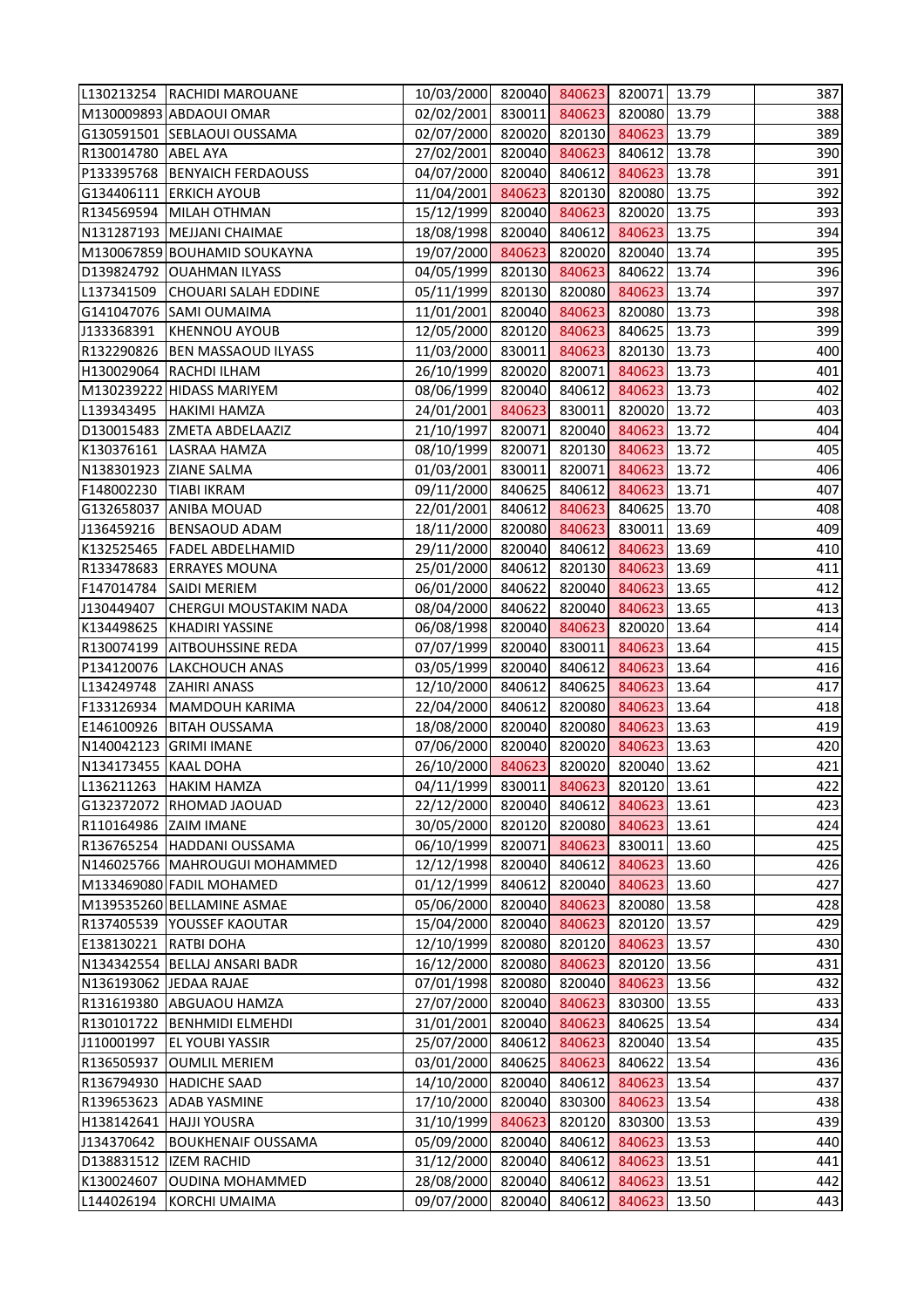|                          | D136779853 BEN ACHA KARIMA         | 15/01/2001 820040 830011 840623 13.49 |        |        |                     |       | 444 |
|--------------------------|------------------------------------|---------------------------------------|--------|--------|---------------------|-------|-----|
|                          | R130195162 BENJAKIK RAJAA          | 31/03/2001 820040 820120 840623       |        |        |                     | 13.49 | 445 |
|                          | N137272100 BELARBI OUMAYMA         | 01/02/2000 840612                     |        |        | 840625 840623       | 13.49 | 446 |
|                          | D134902591 OULHAJ SALEH            | 08/01/1999 840622 820040              |        |        | 840623              | 13.49 | 447 |
|                          | N135172695 RAFYA MANAL             | 27/07/1999 840623 820120 830300 13.47 |        |        |                     |       | 448 |
|                          | N131158213 ABAD CHAIMAE            | 22/09/2000 840622 840625              |        |        | 840623              | 13.46 | 449 |
|                          | S136344360 EL GHAZOUANI AHLAM      | 19/09/1999 840612 820040 840623       |        |        |                     | 13.44 | 450 |
|                          | N145012091   MECHOUAHI RIFFI AYA   | 14/03/2000 830300 840623              |        |        | 820130              | 13.43 | 451 |
|                          | N131242769 EZ-ZAOUY ELMAHDI        | 25/09/1998 820071                     |        | 840623 | 820120              | 13.42 | 452 |
|                          | M133436283 OUTAHR HAYAT            | 20/06/2000 820080 840623              |        |        | 830300 13.42        |       | 453 |
|                          | S136250518   MRIZAK ABDELMAJID     | 08/10/1999 840623                     |        | 830300 | 820080 13.41        |       | 454 |
|                          | H136298759 HALLOUFI HADIL          | 28/09/2000 830011 840623 840622       |        |        |                     | 13.41 | 455 |
|                          | N139264052 JJAI HJOUJI ABDELHAKIM  | 03/10/2000 820040                     |        | 840623 | 820020              | 13.40 | 456 |
|                          | N131301935 RACHACHI WIAME          | 06/04/2001 820040 840623              |        |        | 820120 13.40        |       | 457 |
|                          | P134067968 DALHI YOUSSEF           | 07/08/2000 840623 840612 820020 13.39 |        |        |                     |       | 458 |
| J110068495               | MOUTAWAQQIL KARAM                  | 02/11/2000 840612 820040 840623 13.39 |        |        |                     |       | 459 |
| S135029589               | <b>AKHLIJ FATIMA</b>               | 29/09/2000 840622 840623 820130 13.38 |        |        |                     |       | 460 |
| P135106797               | <b>SETRI IBRAHIM</b>               | 02/05/2000 820040                     |        | 820120 | 840623              | 13.37 | 461 |
|                          | R132914837 EL AQYL FATIMA ZAHRA    | 25/12/2000 840625 840623              |        |        | 840622              | 13.36 | 462 |
|                          | P110129773 ACHAHBAR NADA           | 11/09/2001 820080 820120 840623       |        |        |                     | 13.36 | 463 |
|                          | F138271552  HADJI KHAYRA           | 25/06/2000 840612                     |        |        | 840623 820120 13.35 |       | 464 |
| J130478832               | <b>GUERBOUB AHMED</b>              | 23/05/2000 820040 840623 840612 13.33 |        |        |                     |       | 465 |
|                          | N132349921 EL-BOURI SOUHAIL        | 30/06/2000 820071                     |        | 820040 | 840623              | 13.33 | 466 |
|                          | N139249738 EL HAJAJI SOUFIANE      | 27/01/2000 840612                     |        | 820080 | 840623              | 13.32 | 467 |
|                          | L134348069   MANFALOUTI RAJA       | 15/05/2000 840623                     |        | 840622 | 820020              | 13.31 | 468 |
|                          | N138170127 HICHAM EL BOURKADY      | 26/01/2000 820020 820040 840623       |        |        |                     | 13.31 | 469 |
|                          | R133597191 GOUDOU MOHAMMED AMINE   | 19/03/2000 820040 840623              |        |        | 840612              | 13.30 | 470 |
|                          | M134195338 KRABATOU KAWTAR         | 06/12/2000 820040                     |        | 840623 | 820120              | 13.29 | 471 |
| R132700023 HAJJAR ILIAS  |                                    | 05/10/2000 820040 840612              |        |        | 840623              | 13.28 | 472 |
|                          | C160092766 SEMMANA MAHMOUD ISLEM   | 09/01/2000 820040                     |        | 820020 | 840623              | 13.27 | 473 |
| J100017282               | <b>HAKIMI MOUAD</b>                | 12/08/2000 820040 840612              |        |        | 840623              | 13.27 | 474 |
|                          | N137346705 EL OUAQOR AHMED         | 11/01/2000 820040 840612 840623       |        |        |                     | 13.26 | 475 |
| R134797046   MAJJI AMINE |                                    | 20/08/2000 820040                     |        | 820020 | 840623              | 13.26 | 476 |
|                          | N139195428 HAMRI MOHAMED           | 03/06/2000 820040                     |        | 840622 | 840623              | 13.25 | 477 |
| P133112767               | <b>BAKKALI YOUSSEF</b>             | 23/02/2000 820040                     |        | 820020 | 840623              | 13.24 | 478 |
| J130030543               | <b>ZNAGUI HAJAR</b>                | 27/11/2001                            | 840623 | 820130 | 820040              | 13.23 | 479 |
| S136327806               | <b>KHASSOUANI SAID</b>             | 29/01/1998 820040                     |        | 820020 | 840623              | 13.23 | 480 |
|                          | N133161382 CHAKER LOUBNA           | 10/06/1999 820020                     |        | 840623 | 840612              | 13.21 | 481 |
|                          | D139907561 AIT BEN AOUMAR YASSMINE | 09/08/2000 820040                     |        | 840625 | 840623              | 13.21 | 482 |
| E134197844               | <b>FDILI ZINEB</b>                 | 06/09/2000 820040                     |        | 840623 | 830300              | 13.19 | 483 |
| S139177667               | LIBIRI ABDELMONIM                  | 24/12/2000 840612                     |        | 840623 | 820120              | 13.19 | 484 |
| K144000750               | DOUKHANI SAIF - EDDINE             | 13/12/2000 840623                     |        | 820040 | 820080              | 13.18 | 485 |
|                          | H148027526 ZYANE HABIBA            | 07/02/2000 820130                     |        | 840623 | 840622              | 13.17 | 486 |
|                          | N137243266 EL GARCHE HAKIMA        | 08/09/1999 840625                     |        | 840623 | 820130              | 13.17 | 487 |
|                          | H136381934 EL HOUTA MOHAMMED       | 05/10/1999 820040                     |        | 840612 | 840623              | 13.17 | 488 |
| F140048682               | <b>FARHI CHAYMA</b>                | 02/01/2001 820120                     |        | 830300 | 840623              | 13.17 | 489 |
|                          | M135432967 ABDOUSSI MOHAMED        | 11/08/1999 840622                     |        | 820020 | 840623              | 13.16 | 490 |
|                          | N135330996 ECHCHOAYBY CHAYMAE      | 03/07/1999 820040                     |        | 840623 | 840622              | 13.15 | 491 |
|                          | N132103891 SAIRI HICHAM            | 10/09/2001 820040                     |        | 840623 | 840625              | 13.14 | 492 |
| J137393319               | ELMOUTAOUAKIL FADMA                | 14/04/2000 830300                     |        | 840623 | 840622              | 13.14 | 493 |
|                          | N145051705 AREHAL TAJEDDINE        | 28/08/2000 820040                     |        | 820020 | 840623              | 13.14 | 494 |
|                          | N131178090 DENDANI ZINEB           | 29/03/2001 820130                     |        | 840612 | 840623              | 13.14 | 495 |
| J137459201               | <b>MOUSSAIF ZAINAB</b>             | 04/12/2000 820130                     |        | 820080 | 840623              | 13.13 | 496 |
|                          | N130301921 EL AMRANI HAMZA         | 25/07/1999 840623                     |        | 840625 | 820080              | 13.12 | 497 |
|                          | M131533604 AHEBRICH YASSINE        | 27/10/2000                            | 820080 | 840623 | 820040              | 13.12 | 498 |
| L138041767               | <b>AIT IKKENE AHMED</b>            | 11/12/2000 840625                     |        | 840623 | 830300              | 13.12 | 499 |
| R130029408               | <b>ZAIDANY MOUAD</b>               | 08/04/2000                            | 830011 | 840622 | 840623              | 13.12 | 500 |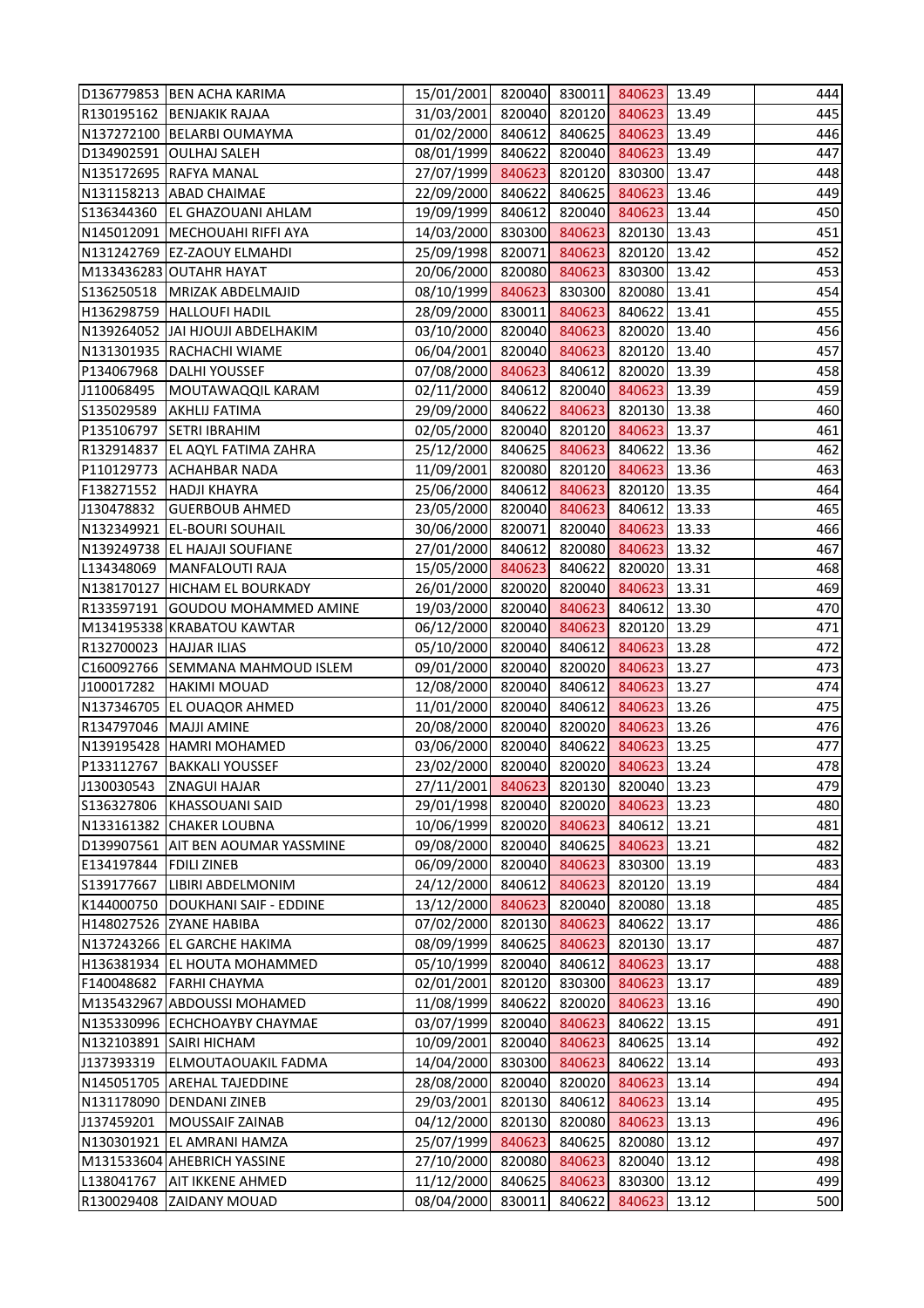|            | D135318682 ID EL HAMED ZAKARIA                       | 04/10/2000 840622 840623 820130 13.11  |        |                  |                  |                | 501        |
|------------|------------------------------------------------------|----------------------------------------|--------|------------------|------------------|----------------|------------|
|            | N135191162 EL-ASERY FATIMA ZAHRAE                    | 20/11/2000 840625 840623 820120 13.11  |        |                  |                  |                | 502        |
|            | N139382050 ER-RAMY ACHRAF                            | 15/01/2001 820071                      |        | 840622           | 840623           | 13.11          | 503        |
|            | M130004141 AGOUGIL ABDELOUAHED                       | 05/10/1999 840623                      |        |                  | 820130 840622    | 13.10          | 504        |
|            | N136310650 AZHICH OUMAIMA                            | 23/02/2001 840623 830300 820080 13.10  |        |                  |                  |                | 505        |
|            | D137052007 AGHAYOU YOUSSEF                           | 04/12/1999 820040 820120               |        |                  | 840623           | 13.10          | 506        |
|            | M133289435 BOUKHIRA IMANE                            | 24/07/2000 820071 820040 840623        |        |                  |                  | 13.10          | 507        |
|            | R130156134 HASSOUNE MANAL                            | 27/12/2000 820080 840623               |        |                  | 820120           | 13.08          | 508        |
|            | R131594221 EL HAKI ACHRAF                            | 16/03/2000 840622                      |        | 840623           | 830300           | 13.08          | 509        |
|            | M135226606 ISSAM LFATMI                              | 25/10/1998 820020 820130 840623        |        |                  |                  | 13.08          | 510        |
|            | N138152088 EZ-ZOUAQ KAMAL                            | 01/01/1999 820040 840612               |        |                  | 840623           | 13.08          | 511        |
|            | N139365914 JKAOUA KENZA                              | 22/01/2001 840612 820130 840623        |        |                  |                  | 13.08          | 512        |
|            | N132382029 AOUAM YASSINE                             | 15/08/2001 840623                      |        | 830300           | 820120           | 13.06          | 513        |
|            | N133303899 LACHKAR CHAIMAA                           | 04/08/2000 820040                      |        | 840612           | 840623           | 13.06          | 514        |
| J137136953 | <b>AIT BELHOUSSEIN ANAS</b>                          | 10/02/2001 820040 820080 840623        |        |                  |                  | 13.06          | 515        |
| L134323079 | <b>LBAIBI HAJAR</b>                                  | 03/10/2000 820040 820020               |        |                  | 840623           | 13.06          | 516        |
| F133344027 | <b>FIRARI ANAS</b>                                   | 12/09/2000 820040 830300 840623        |        |                  |                  | 13.06          | 517        |
|            | G138614946   BENGUIRA IHSSANE                        | 25/04/2000 840623                      |        | 820120           | 840622           | 13.05          | 518        |
| J136116054 | <b>KLAIKEL ANASS</b>                                 | 11/02/2000 820040 820020               |        |                  | 840623           | 13.05          | 519        |
|            | F136266776 BATANE M HAMED                            | 21/01/1999 820040 820020 840623        |        |                  |                  | 13.05          | 520        |
| E147036167 | <b>ET-TAOUYL AMINE</b>                               | 02/02/2000 820040 840612               |        |                  | 840623           | 13.04          | 521        |
|            | P138539878 SALIM HAJAR                               | 01/10/2001 840612 820040 840623        |        |                  |                  | 13.02          | 522        |
| F149015458 | <b>NOUGA JIHAD</b>                                   | 06/05/1999 820130 840623               |        |                  | 820020           | 13.01          | 523        |
|            | N136298351 EL IDRISSI SALIMA                         | 23/06/2000 820040 840623               |        |                  | 840622           | 13.00          | 524        |
|            | D135806533 AOURARH MOURAD                            | 27/06/2000 830011                      |        | 820120           | 840623           | 13.00          | 525        |
|            | K131086807 ELFADIL HICHAM                            | 21/05/2000 840623                      |        | 820071           | 820020 12.99     |                | 526        |
|            | M130095240 ELMEKKAOUI ISMAIL                         | 29/09/1998 840623                      |        | 840622           | 820130           | 12.99          | 527        |
|            | M132143588 ESSAHLAOUI AYOUB                          | 14/05/2000 820020                      |        | 820040           | 840623           | 12.99          | 528        |
|            | M130357371 ELHIMEUR SALAH EDDINE                     | 29/01/2000 820040 840623               |        |                  | 820130           | 12.98          | 529        |
|            | E149055256 CHARKAOUI HALA                            | 17/01/2000 820080                      |        | 840623           | 840625           | 12.98          | 530        |
|            | N137323854 EL AMRANI NOUHAYLA                        | 24/06/1999 820071                      |        | 840623           | 820020           | 12.97          | 531        |
|            | S131193401 SAHHAT OMAR                               | 26/01/1999 820040 840612 840623        |        |                  |                  | 12.97          | 532        |
| J137378521 | <b>ELBACHCHARI WISSAL</b>                            | 15/04/2000 840623                      |        | 830011           | 820071           | 12.96          | 533        |
|            | R130127000 KHARZANI SOUMAYA                          | 02/08/2000 840622                      |        | 820130           | 840623           | 12.94          | 534        |
| P144010823 | <b>BEKKARRI KHALIL</b>                               | 24/03/2000 820040                      |        | 840623           | 820080           | 12.92          | 535        |
| S131343997 | <b>CHERRABI SOUKAINA</b>                             | 30/07/2000 830300                      |        | 840612           | 840623           | 12.92          | 536        |
|            | N131296442 TABENAZZITE YOUSSEF                       | 18/12/2000 840623                      |        | 820071           | 830011           | 12.91          | 537        |
| S137383394 | <b>BIKIS ILHAM</b>                                   | 28/12/2000 820080                      |        | 820020           | 840623           | 12.91          | 538        |
| S130174338 | <b>SGHIRE EL-ALYA</b>                                | 17/03/1997 820120                      |        | 820080           | 840623           | 12.91          | 539        |
| H120018904 | <b>NAOIR MOUSSA</b>                                  | 21/12/1998                             | 830300 | 840623           | 840625           | 12.90          | 540        |
| E145067165 | <b>KHAYI ASSAAD</b>                                  | 02/03/2000                             | 840612 | 840623           | 820080           | 12.90          | 541        |
|            | D137339056 BEMEZAGH AYOUB                            | 08/05/2000 840625                      |        | 820120           | 840623           | 12.90          | 542        |
| J134085337 | <b>SADKI SIHAM</b>                                   | 28/08/1999 840623                      |        | 820020           | 830011           | 12.89          | 543        |
|            | N133353492 BOUMEDIENE MOHAMED AMINE                  | 07/05/2000 820020                      |        | 830011           | 840623           | 12.89          | 544        |
| S134242822 | <b>EL KOBI BTISSAM</b>                               | 15/11/2000                             | 840622 | 820130           | 840623           | 12.89          | 545<br>546 |
| L133145212 | N136155119 MOUTTAQI MARWANE<br><b>HADDAOUI AYMEN</b> | 16/10/2000 820040<br>27/05/2000 820080 |        | 840612<br>820120 | 840623<br>840623 | 12.88<br>12.88 | 547        |
| R133359727 | <b>SOUKI AYOUB</b>                                   | 17/03/2000 840612                      |        | 820040           | 840623           | 12.88          | 548        |
| K138314982 | JAKAR KHADIJA                                        | 21/12/2000 840623                      |        | 820020           | 820120           | 12.87          | 549        |
| R141093792 | <b>EZZARQY SOUFIANE</b>                              | 23/08/2000                             | 840623 | 840625           | 830300           | 12.87          | 550        |
|            | N131147017 TAOUSSI YOUSRA                            | 27/09/2000 820120                      |        | 840623           | 820080           | 12.87          | 551        |
|            | N136305027 GUENBOUR ASMAE                            | 12/03/2000 820040                      |        | 820020           | 840623           | 12.87          | 552        |
|            | D135915637 ABOUALI ABDELKERIM                        | 12/02/1998 820040                      |        | 840622           | 840623           | 12.87          | 553        |
|            | D132776155 DERGUI SALSABYL                           | 04/08/2000 840622                      |        | 830300           | 840623           | 12.87          | 554        |
|            | M133501990 TAOUMI MOHAMED AMINE                      | 03/08/2000                             | 820040 | 820071           | 840623           | 12.86          | 555        |
|            | N136191334 EDDAHBY YASSINE                           | 31/07/2000 840623                      |        | 830011           | 840622           | 12.85          | 556        |
|            | R134844504 SOUARY IMANE                              | 20/04/2000                             | 820120 | 840625           | 840623           | 12.85          | 557        |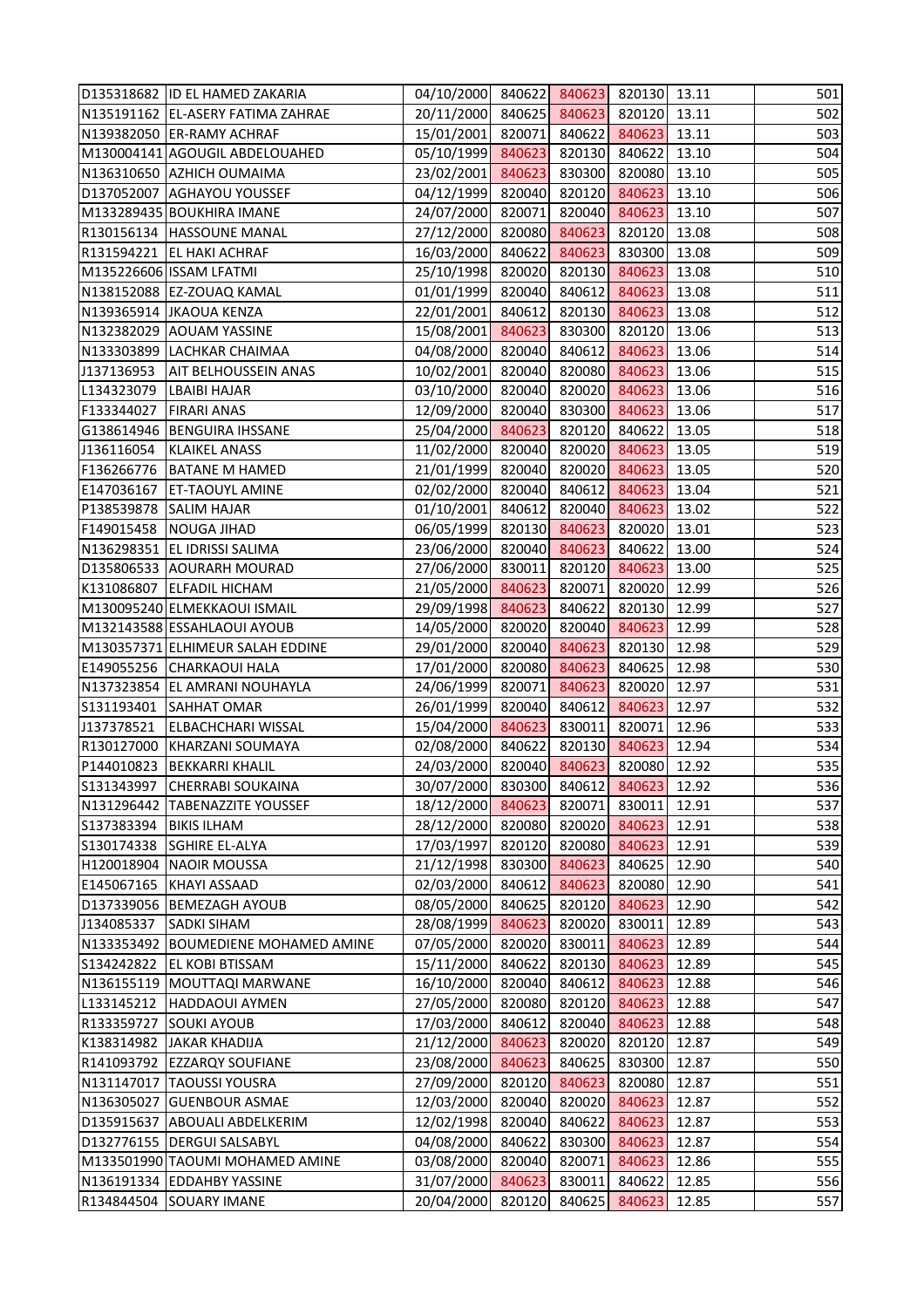|                         | J138252465   ECHBANI ABDESSAMADE                           | 26/01/1999 840623 830011 820040 12.84  |        |                  |                  |                | 558        |
|-------------------------|------------------------------------------------------------|----------------------------------------|--------|------------------|------------------|----------------|------------|
|                         | N147060862 LAKNIT MARIAM                                   | 29/09/1999 840622                      |        | 830011           | 840623           | 12.84          | 559        |
| J133372130              | <b>FIKRI ZAKARIA</b>                                       | 29/05/2000 820130 820040 840623        |        |                  |                  | 12.82          | 560        |
| J131142000              | <b>OUALI ISHAK</b>                                         | 07/10/2000 820040 840623               |        |                  | 820130           | 12.81          | 561        |
|                         | M137130959 BENHAMMOU KARIM                                 | 16/05/1999 840625 840623               |        |                  | 820040 12.81     |                | 562        |
|                         | N130381991 SALIH ACHRAF                                    | 16/09/2000 840622 840623               |        |                  | 830300 12.80     |                | 563        |
|                         | N137341649 EL FELLOUSS CHAYMAE                             | 02/11/1999 820071 820130 840623        |        |                  |                  | 12.80          | 564        |
| P133409222   ABID KARIM |                                                            | 13/02/1999 820040                      |        | 820071           | 840623           | 12.79          | 565        |
|                         | N131344011 LEZREG KAOUTAR                                  | 15/05/2000 820040                      |        | 820071           | 840623           | 12.79          | 566        |
|                         | R133443883 EN-NASERY ABDENNACER                            | 10/01/2000 820040 840612               |        |                  | 840623           | 12.79          | 567        |
|                         | H130033887 BOUCHAREB OUMAYMA                               | 02/12/2000 840612 830011               |        |                  | 840623           | 12.79          | 568        |
|                         | P132353499 KANBOUI LAMYAE                                  | 11/06/2000 840622 840612 840623        |        |                  |                  | 12.79          | 569        |
|                         | S139250131 ZEGHARI HAJAR                                   | 06/08/2000 820020 840623               |        |                  | 840612           | 12.78          | 570        |
|                         | D131271853 AGLMOUS ABDERRAHMANE                            | 19/10/1999 820020 840623               |        |                  | 820120           | 12.78          | 571        |
|                         | N136065456 AHMAR LAHYA IBTISSAM                            | 20/12/1999 820080 840625 840623        |        |                  |                  | 12.78          | 572        |
|                         | N133191651 EL HAMDI MOHAMMED                               | 08/05/1999 820040 840623               |        |                  | 820020 12.77     |                | 573        |
| J130204289              | <b>HZIMA MOAAD</b>                                         | 14/08/2000 820080 820040 840623        |        |                  |                  | 12.77          | 574        |
|                         | N142037402 ELFILALI CHAIMAE                                | 15/05/2000 820040 840623               |        |                  | 820120           | 12.76          | 575        |
|                         | N130372683 DAKHAMAT ACHRAF                                 | 21/02/2001 820040 840623               |        |                  | 840612           | 12.75          | 576        |
|                         | D131338066 KOUDDAR JALAL                                   | 04/01/2000 820020 820040 840623        |        |                  |                  | 12.75          | 577        |
|                         | J133267934   BENHASSI AYOUB                                | 09/07/2000 820040 820020 840623        |        |                  |                  | 12.75          | 578        |
|                         | N137225683 EL KHATTABI BILAL                               | 03/11/1999 840612 840623 840625        |        |                  |                  | 12.74          | 579        |
|                         | M147054612 BOULMANE AICHA                                  | 21/12/2000 820020                      |        | 830011           | 840623           | 12.74          | 580        |
|                         | D139180947 EL BOUHALI MOHAMED                              | 17/12/1999 820040                      |        | 840612           | 840623           | 12.74          | 581        |
|                         | J148047927   MOUNTASSIR SANAA                              | 02/09/1999 820120 840625               |        |                  | 840623           | 12.74          | 582        |
|                         | R135220203 KHALIFA MOHAMED                                 | 30/09/2000 820130 830011               |        |                  | 840623           | 12.74          | 583        |
| J135450765              | HAMOU_MINA YASSINE                                         | 02/08/2000 840622 820130 840623        |        |                  |                  | 12.74          | 584        |
| S134327508              | <b>SITI HAMZA</b>                                          | 01/08/1999 820130 840623               |        |                  | 820071           | 12.73          | 585        |
|                         | H137368369 OUDRISS YOUNES                                  | 11/07/2000 820130 840623               |        |                  | 820040           | 12.73          | 586        |
| Y137007022              | <b>ASSARGUAL MOUAD</b>                                     | 07/08/2000 820040                      |        | 840612           | 840623           | 12.73          | 587        |
|                         | N139244206   BAHNINI ISSAM                                 | 11/08/2000 820040 830011               |        |                  | 840623           | 12.73          | 588        |
|                         | M130444932 HATTAOUI KHALID                                 | 01/10/1999 820040 840612 840623        |        |                  |                  | 12.73          | 589        |
|                         | R136806942 ALLAM MAROUANE                                  | 07/08/2000 820040                      |        | 840612           | 840623           | 12.72          | 590        |
|                         | N134286272 FARTMISSE DOHA                                  | 21/05/2001 820040                      |        | 840623           | 840625           | 12.71          | 591        |
|                         | M136495966 ZENTAR FATIMA-ZAHRA                             | 15/08/2001                             | 840623 | 840622           | 820080           | 12.70          | 592        |
|                         | N130301514 TARGAOUI ABDELLAH                               | 30/04/1999                             | 820040 | 840623           | 820130           | 12.70          | 593        |
|                         | N135347960 SLAOUI MOHAMMED                                 | 22/03/2001 820040                      |        | 840623           | 840612           | 12.70          | 594        |
| S131209890              | <b>SAADOUNI SAAD</b>                                       | 01/03/2001 840612                      |        | 820040           | 840623           | 12.70          | 595        |
| J134377943              | YASSINE IKRAM                                              | 07/06/2000 820120                      |        | 840623           | 840625           | 12.69          | 596        |
| K130512825              | <b>IGUIDRE YASSINE</b>                                     | 08/09/2000                             | 820040 | 840612           | 840623           | 12.69          | 597        |
| N130333889              | <b>ARBAOUI HAMZA</b>                                       | 26/01/1999                             | 820040 | 840612           | 840623           | 12.69          | 598        |
| N134114540 AZLAF LATIFA |                                                            | 29/03/1999 820080                      |        | 830300           | 840623           | 12.69          | 599        |
| J131142177              | <b>AITELOUARRATE OMAR</b>                                  | 12/04/2000 840612                      |        | 820040           | 840623           | 12.69          | 600        |
|                         | N135382011 EL KHADDAR YOUNESS                              | 04/09/2000 840623                      |        | 820071           | 820120           | 12.67          | 601        |
|                         | N137046120 ZAIKER NOUHAYLA                                 | 19/10/2000                             | 830011 | 840623           | 820040           | 12.67          | 602        |
|                         | G138591461 EL MOUTASSIME FATIMA EZZAHRA                    | 08/09/2000 840623                      |        | 820080           | 820040           | 12.66          | 603        |
| J130040651              | <b>GHZAOUI OUMAIMA</b>                                     | 02/10/2000 820040                      |        | 840623           | 840612           | 12.66          | 604        |
|                         | N132168641 KOTBA NOUHAILA                                  | 03/06/2000 840625                      |        | 820120           | 840623           | 12.66          | 605        |
|                         | H132321030 BENALLAH NOUHAYLA<br>N134194962 SERSOURI ILIASS | 21/06/2000 840623<br>06/03/2000 820040 |        | 820040<br>840623 | 840612<br>820130 | 12.65<br>12.65 | 606<br>607 |
|                         | N137174345 ZAKHOUNI ZINEB                                  | 05/05/2000 840622                      |        | 840623           | 830011           | 12.65          | 608        |
|                         | N134361114 HAFID ISMAIL                                    | 19/06/2000 820040                      |        | 840612           | 840623           | 12.65          | 609        |
|                         | N134191418 FATHALLAH ANASS                                 | 15/05/1998 840623                      |        | 820120           | 830300           | 12.64          | 610        |
|                         | N135293603 GUERTIT WIDAD                                   | 10/11/2000 820040                      |        | 840625           | 840623           | 12.64          | 611        |
| F133253464              | <b>HALOUI AYMENE</b>                                       | 09/01/1999                             | 820040 | 840625           | 840623           | 12.64          | 612        |
|                         | G146004004 AIT BIHI MOUAD                                  | 19/02/2000 820120                      |        | 840625           | 840623           | 12.64          | 613        |
|                         | N138194465 EL MAHMI YOUSSEF                                | 24/05/2000                             | 820040 | 820120           | 840623           | 12.63          | 614        |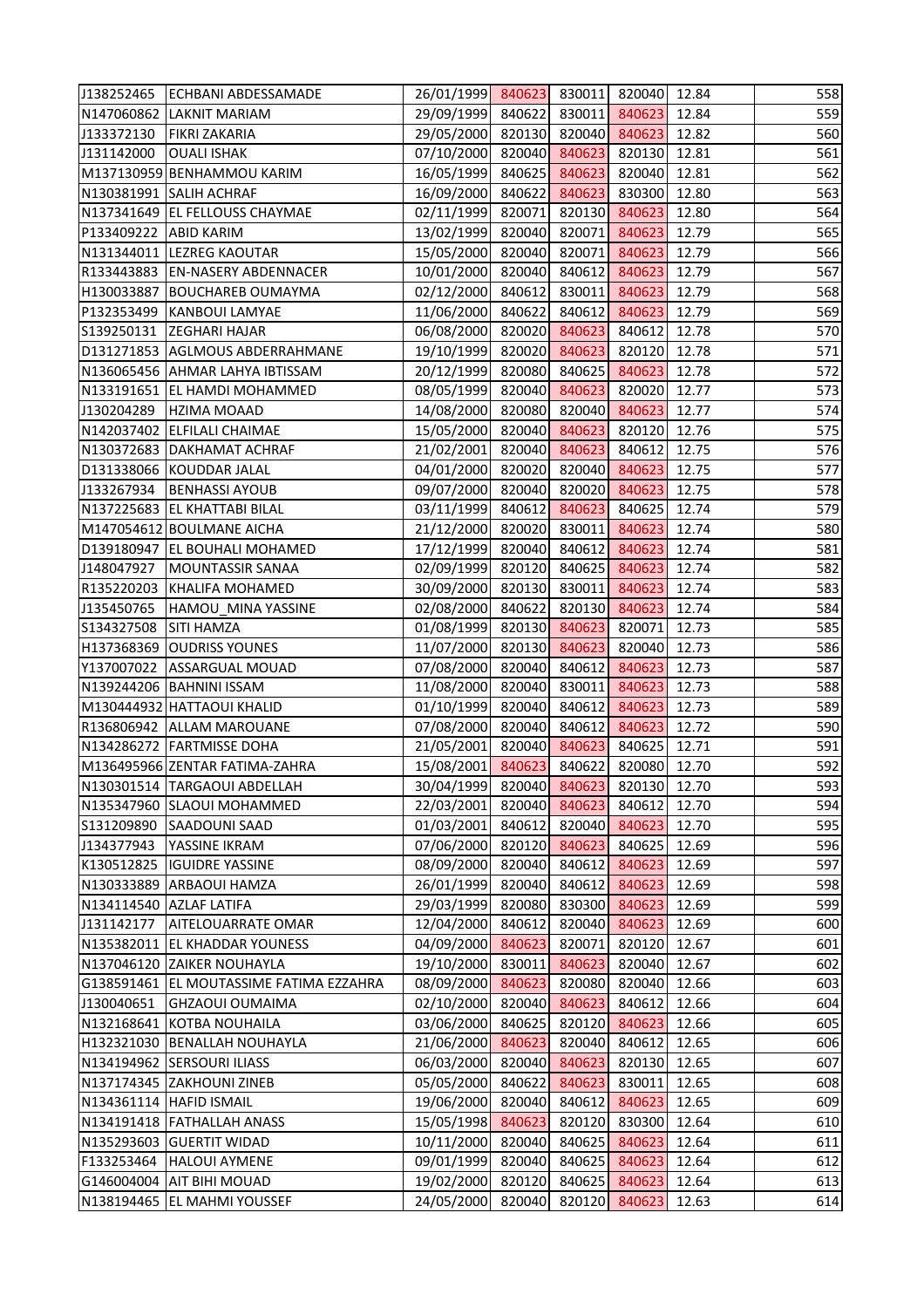|                         | G136433833  JAOUIRI SAAD                             | 06/04/2000 840623 820040 830011 |        |                  |                  | 12.62          | 615        |
|-------------------------|------------------------------------------------------|---------------------------------|--------|------------------|------------------|----------------|------------|
|                         | E145153066 AITIFISS ABDESSLAM                        | 16/07/1998 820040 840623        |        |                  | 840622           | 12.62          | 616        |
|                         | N134170433 ACHIBA YOUSSEF                            | 01/01/2001 820040 820020 840623 |        |                  |                  | 12.62          | 617        |
|                         | D134743996 CHATER RIDA                               | 30/07/1999 840623 820130        |        |                  | 820120           | 12.61          | 618        |
|                         | N132127472 BENNIZ ILHAM                              | 03/09/1999 820120 840623        |        |                  | 820040           | 12.61          | 619        |
|                         | G134747643 ENNECHTA DOHA                             | 06/03/2000 840622               |        | 840623           | 820080 12.59     |                | 620        |
|                         | H130002818 TALHAOUI MOHAMMED                         | 18/12/2000 820071 820020        |        |                  | 840623           | 12.59          | 621        |
|                         | N136269301 OUARDANI ACHRAF                           | 19/08/2001 820040               |        | 840623           | 820071           | 12.58          | 622        |
| E137090756  BILAL SALMA |                                                      | 16/12/2001 840622               |        | 840623           | 820080           | 12.58          | 623        |
|                         | N148007486 BENMILOUD SAFAA                           | 15/04/1999 830011 830300 840623 |        |                  |                  | 12.58          | 624        |
|                         | D137571368 BOUGRINE HOURYA                           | 24/03/2000 840625               |        | 820120           | 840623           | 12.58          | 625        |
|                         | H139257393 KHALIL TAHA- YASSINE                      | 18/09/2000 820040               |        |                  | 840612 840623    | 12.57          | 626        |
|                         | N136357409 BELGANA HAMZA                             | 15/07/1999 840612               |        | 820120           | 840623           | 12.57          | 627        |
|                         | N132087105 BELHAJ KHADIJA                            | 06/01/2000 830011               |        | 840622           | 840623           | 12.56          | 628        |
|                         | E130026187 KHACHANI SOUFIANE                         | 06/11/2000 840612 820040 840623 |        |                  |                  | 12.56          | 629        |
|                         | N138094831 EL-ARBAOUI MOHAMED                        | 15/04/1998 820080 840623        |        |                  | 820130 12.55     |                | 630        |
|                         | N138245629 BELKHIRA FATIMA ZAHRA                     | 20/08/2000 820040 840623        |        |                  | 820020 12.53     |                | 631        |
|                         | D131046147  ICHAHBA MINA                             | 13/06/2000 820040               |        | 840623           | 840625           | 12.52          | 632        |
|                         | S135327178 EL-AZRAK WIAME                            | 15/06/2000 840623               |        | 820130           | 840612           | 12.51          | 633        |
|                         | D134667719   BOUREZI LAHOUCINE                       | 09/08/1999 820040 840612        |        |                  | 840623           | 12.51          | 634        |
|                         | M134160035 YOUSSFI MAROUANE                          | 16/10/1998 820040 840623        |        |                  | 840612           | 12.50          | 635        |
|                         | S139111386  LAHMIDI CHAIMAE                          | 09/03/1998 840623               |        | 820080           | 840625           | 12.49          | 636        |
|                         | S140047664 JEDDI HASSNA                              | 10/01/2001 840623               |        | 840625           | 830300           | 12.47          | 637        |
|                         | G134331156 JJAAYFER OUSSAMA                          | 09/01/1998 820040 840623        |        |                  | 840612           | 12.47          | 638        |
|                         | N131181228 ELKEBRITY FATIMA EZZAHRAE                 | 10/04/2000 830300 840623        |        |                  | 820120           | 12.47          | 639        |
|                         | R130463749 ZEROUAL CHAIMAA                           | 10/03/2001 820080               |        | 830300           | 840623           | 12.47          | 640        |
|                         | N142025676 EL FEHRI ASMAE                            | 20/08/2000 820040               |        | 840623           | 820120           | 12.46          | 641        |
|                         | N136338403 MOUTTAQUI MOHAMMED                        | 18/05/1999 840622               |        | 840623           | 830011           | 12.46          | 642        |
|                         | N133288453 BELKHADRA SIHAM                           | 11/07/2000 820040               |        | 840612           | 840623           | 12.46          | 643        |
|                         | N135310815 LAHSEN CHERIF ABDELHAFID                  | 11/06/2000 840612               |        | 840623           | 830300           | 12.44          | 644        |
|                         | N148010702 MIKOU MOHAMMED AMINE                      | 08/07/2000 840612               |        | 830011           | 840623           | 12.44          | 645        |
|                         | H132379159 MOUSSA ACHOUAQ                            | 18/12/1999 840622 820040 840623 |        |                  |                  | 12.44          | 646        |
|                         | D131647125 OUCHERIF MOUAD                            | 06/10/1999 820040               |        | 840623           | 830011           | 12.43          | 647        |
|                         | S139025302 ASSEBBAR LAMYAA                           | 31/07/1999 840623               |        | 840625           | 830300           | 12.42          | 648        |
|                         | H120018941 NAOIR AYOUB                               | 26/08/1999                      | 830300 | 840623           | 820120           | 12.42          | 649        |
|                         | N130185838 ZARROUK IMANE                             | 14/01/1999                      | 820120 | 840623           | 820080           | 12.41          | 650        |
|                         | R145034024 BRICHOU HAMZA                             | 17/11/2000 820040               |        | 820020           | 840623           | 12.40          | 651        |
|                         | N139270811 ASSAKOUR AZEDDINE                         | 22/04/1999 840612               |        | 820040           | 840623           | 12.40          | 652        |
|                         | M144032869 EL HADDAD AYOUB                           | 01/12/1999 820040               |        | 840623           | 820080           | 12.39          | 653        |
|                         | N132100373 BENHAYMAD MARWANE                         | 14/09/1999                      | 820120 | 840625           | 840623           | 12.39          | 654        |
| J110036802              | <b>LABIED SALMA</b>                                  | 05/05/2000                      | 830300 | 840623           | 820120           | 12.38          | 655        |
|                         | E148086355 EL HADDAJI AMINE                          | 06/12/2000 820040               |        | 840612           | 840623           | 12.37          | 656        |
|                         | N143053298 RADI KARIMA                               | 20/03/2001                      | 840612 | 820040           | 840623           | 12.37          | 657        |
|                         | M130109694 OUAZZA AYOUB                              | 18/03/2000 820040               |        | 820120           | 840623           | 12.36          | 658        |
| K135169512              | <b>ELGOMRI MOHAMED</b>                               | 22/03/2000                      | 820040 | 840612           | 840623           | 12.36          | 659        |
|                         | N139365819 LAAMARTI MOHAMMED                         | 07/08/1999                      | 830011 | 840622           | 840623           | 12.36          | 660        |
|                         | D138349582 ELFADILI ZIYAD                            | 10/09/2000 820040               |        | 840623           | 840612           | 12.35          | 661        |
| K144000691              | <b>AKIL KAOUTAR</b>                                  | 25/06/1999 840623               |        | 820080           | 830011           | 12.34          | 662        |
| J137252459              | <b>ECHBANI BRAHIM</b><br>N133157993 EZZOUHRI YOUSSEF | 04/10/2000 830011<br>15/02/2000 | 840623 | 840623<br>820120 | 820040<br>840625 | 12.34<br>12.33 | 663<br>664 |
|                         | N139162031 EL HANI KHAWLA                            | 17/11/1999 840623               |        | 820040           | 840625           | 12.32          | 665        |
|                         | N139177699 SASSIOUI ABDELALI                         | 18/06/1999 830011               |        | 820130           | 840623           | 12.32          | 666        |
| F148079322              | ANEBA CHAIMAA                                        | 01/10/1999                      | 820120 | 840625           | 840623           | 12.30          | 667        |
|                         | N137282766 HIBAOUI NOURA                             | 15/08/1998                      | 840623 | 830011           | 820130           | 12.29          | 668        |
| N133316816              | <b>CHEDDAD ZAKARIA</b>                               | 08/10/2000                      | 820040 | 840623           | 820071           | 12.29          | 669        |
|                         | G135476537 REZZOUN ZAKARIA                           | 23/05/1999                      | 820040 | 840623           | 840612           | 12.29          | 670        |
| J130350278              | <b>ACHNIOUL MAROUAN</b>                              | 18/04/2001                      | 820040 | 840612           | 840623           | 12.29          | 671        |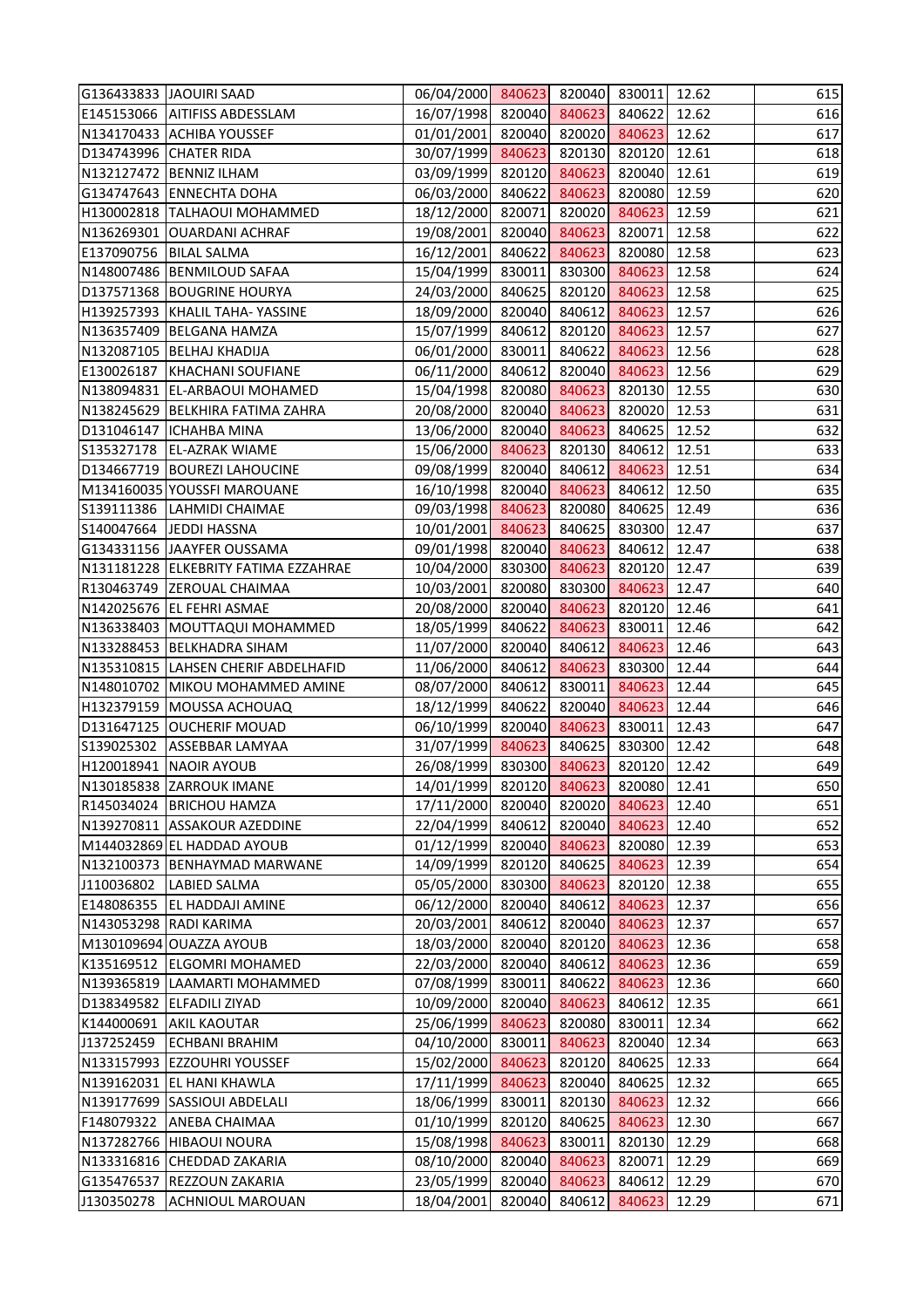|                         | M130028123 CHILOUCH CHAYMA                                   | 24/11/2000 840625 830300 840623 12.29  |                  |                  |                | 672        |
|-------------------------|--------------------------------------------------------------|----------------------------------------|------------------|------------------|----------------|------------|
|                         | L132215118   MABROUK FATIMA EZZAHRA                          | 02/12/1999 830011 840623 830300 12.28  |                  |                  |                | 673        |
|                         | M130039374 LAMRANI AYOUB                                     | 03/01/2001 820040                      | 840612           | 840623           | 12.28          | 674        |
|                         | H130235121 TOUMMINI AHMED                                    | 09/06/2000 820071 830300 840623        |                  |                  | 12.28          | 675        |
|                         | J130010970   ABOUTAYEB BASMA                                 | 19/09/1999 840623 830300 830011        |                  |                  | 12.27          | 676        |
| J132459152              | <b>TAOURIRT NAOUFAL</b>                                      | 03/08/2000 840623 820080 820071        |                  |                  | 12.27          | 677        |
|                         | C135115576 OUABDOU AKRAM                                     | 11/09/2000 820040 840623 820080 12.27  |                  |                  |                | 678        |
|                         | N142016305 MEJAHED SOUFIANE                                  | 16/01/2000 820040 840623               |                  | 820120           | 12.27          | 679        |
|                         | N133305131 CHAG MAROUANE                                     | 03/04/2000 820040 840612               |                  | 840623           | 12.27          | 680        |
| N135192731 TAIBI ISMAIL |                                                              | 08/10/1999 840623 830300 840625 12.26  |                  |                  |                | 681        |
|                         | J138128558   TISSILGUIT AMINE                                | 04/08/2000 820040 840623 840612        |                  |                  | 12.26          | 682        |
|                         | N135349257 BOUZIDI IDRISSI DOHA                              | 17/01/2001 820080 840623 830300 12.26  |                  |                  |                | 683        |
|                         | M139537240 EL MELLAHI SOUKAINA                               | 17/02/2001 820130 840623               |                  | 820020           | 12.26          | 684        |
|                         | N133307199 HASNAOUI WISSAL                                   | 19/03/2000 820120 820080 840623        |                  |                  | 12.26          | 685        |
|                         | N130328196 BOUAAOUDA MOHAMMED                                | 10/10/1998 840623 820020 820040 12.25  |                  |                  |                | 686        |
|                         | N133173569 EL OUMARI OTMAN                                   | 15/07/2000 840623 830011 840622        |                  |                  | 12.25          | 687        |
| F139340618 JABER ANAS   |                                                              | 26/11/1998 820020 840623               |                  | 840625           | 12.25          | 688        |
|                         | H133196387 CHENDAD ADIB                                      | 01/09/2000 820040 840623               |                  | 820080           | 12.24          | 689        |
| J138351671              | <b>DAOUDI AYMANE</b>                                         | 14/11/1999 820071 840623 820020 12.24  |                  |                  |                | 690        |
|                         | D138605673 HAMZA BOUMEZZOUGH                                 | 17/10/2000 820040 820020 840623        |                  |                  | 12.24          | 691        |
|                         | S138383215 KEROUAD BOUCHRA                                   | 15/05/2000 820040 820020 840623 12.24  |                  |                  |                | 692        |
|                         | H135354089 HASSANI NADA                                      | 17/10/2000 840612 820040 840623        |                  |                  | 12.24          | 693        |
| J134351776              | <b>CHAHID HAMZA</b>                                          | 03/10/1999 840625 840612 840623        |                  |                  | 12.24          | 694        |
|                         | N132304140 SAHTA OMAR                                        | 15/10/2000 820080 840623 820130 12.23  |                  |                  |                | 695        |
|                         | N139097960 BIAD MOHAMED                                      | 10/11/1999 840612 840623               |                  | 820080           | 12.23          | 696        |
|                         | S137118263 EL-BIYARI GHIZLANE                                | 18/01/2000 840622                      | 820130           | 840623           | 12.23          | 697        |
|                         | R146119890 KADDOURI SALMA                                    | 19/06/2000 820040 840623               |                  | 840612           | 12.22          | 698        |
|                         | N134264181 AMMOR KENZA                                       | 19/02/2000 840622                      | 840623           | 830011           | 12.22          | 699        |
|                         | N133127198 BENLEMLIH ABDERRAHMANE                            | 21/08/1999 820080 820071 840623        |                  |                  | 12.22          | 700        |
|                         | D137822834 AIT HAMMOU ABD ELALI                              | 06/02/2000 840623                      | 820071           | 820080           | 12.21          | 701        |
|                         | K139494423 ELKADIOUI-ELIDRISSI ZAKARIA                       | 04/02/1999 840622 840623               |                  | 840625           | 12.21          | 702        |
|                         | Z185600810 OUAYALLAL NASSIM                                  | 24/08/1996 840623 830011 840622 12.20  |                  |                  |                | 703        |
| C130162607              | RABII EL MAHDI                                               | 29/03/2000 840622                      | 840623           | 820040           | 12.20          | 704        |
|                         | R130144144 DABDOUBI ABDELALI                                 | 17/08/2000 820040 820071               |                  | 840623           | 12.19          | 705        |
|                         | D134537814 JABBOURI MOHAMED                                  | 10/07/2000 820040                      | 820080           | 840623           | 12.19          | 706        |
|                         | G133690428 AHASBI FATIMA EZZAHRA                             | 27/02/2001 840612                      | 840623           | 820120           | 12.18          | 707        |
|                         | H130029326 BELMAHI EL MEHDI                                  | 31/08/1999 820040                      | 840612           | 840623           | 12.18          | 708        |
|                         | N131306957 KOBBI EL IDRISSI HAMZA                            | 05/03/2000 840623                      | 820040           | 820080           | 12.17          | 709        |
|                         | M149038373 BAHOU MAROUANE                                    | 15/12/2000 820040                      | 840623           | 820020           | 12.17          | 710        |
|                         | R149116154 FARISSI YASSINE                                   | 04/12/1999 840623                      | 830011           | 820130           | 12.16          | 711        |
|                         | N145007018 EL HAJOUJI MOURAD                                 | 22/07/2000 820040                      | 840623           | 840612           | 12.16          | 712        |
|                         | N139158369 CHERAGA SOFIA                                     | 28/10/2000 820040                      | 840612           | 840623           | 12.16          | 713        |
|                         | N136158231 AGARROUJ HICHAME                                  | 01/01/2000 820040                      | 840622           | 840623           | 12.15          | 714        |
|                         | S148045139 ZEBDI RACHIDA                                     | 10/09/1999 840623                      | 820120           | 840625           | 12.14          | 715        |
|                         | G140044301 EL BELKASS FATIHA                                 | 14/03/1999 840623                      | 820080           | 830300           | 12.14          | 716        |
| S138263287              | <b>EL GHARBALI AMINE</b>                                     | 23/06/2000 820040                      | 840623           | 840612           | 12.14          | 717        |
|                         | N147035169 BRAHIMI ZINEB                                     | 26/02/2000 830300                      | 840623           | 840625           | 12.14          | 718        |
|                         | N145054218 OUGHYA HASNAE                                     | 15/11/2000 820040                      | 820020           | 840623           | 12.14          | 719        |
|                         | N135176172 HADDADE ALAAEDDINE                                | 24/01/1999 840623                      | 840622           | 830011           | 12.13          | 720        |
|                         | M137431415 CHAFIK YOUNESS                                    | 19/01/2001 820040                      | 820020           | 840623           | 12.13          | 721        |
|                         | N132296196 AGHARABI NAJOUA                                   | 27/03/2001 840623                      | 820080           | 840622           | 12.12          | 722        |
|                         | N143067152 LAAOUJI HAJAR                                     | 06/04/2000 840623                      | 830011           | 820080           | 12.12          | 723        |
| E141025719              | <b>SAOUDI AZEDDINE</b>                                       | 24/04/1998 820040                      | 840612           | 840623           | 12.12          | 724        |
| J130504454              | <b>HAMMACH OUSSAMA</b>                                       | 20/04/2000 820040                      | 840612           | 840623           | 12.12          | 725        |
| S138035173              | <b>LAAREJ SANAE</b>                                          | 16/09/1999 840623                      | 830300           | 820120           | 12.11          | 726        |
|                         | N138149252 BOUCHAREB MOHAMMED<br>R135618938 BELKOUDRY ACHRAF | 07/02/1999 830011<br>17/12/2000 820040 | 840623<br>840612 | 830300<br>840623 | 12.11<br>12.11 | 727<br>728 |
|                         |                                                              |                                        |                  |                  |                |            |